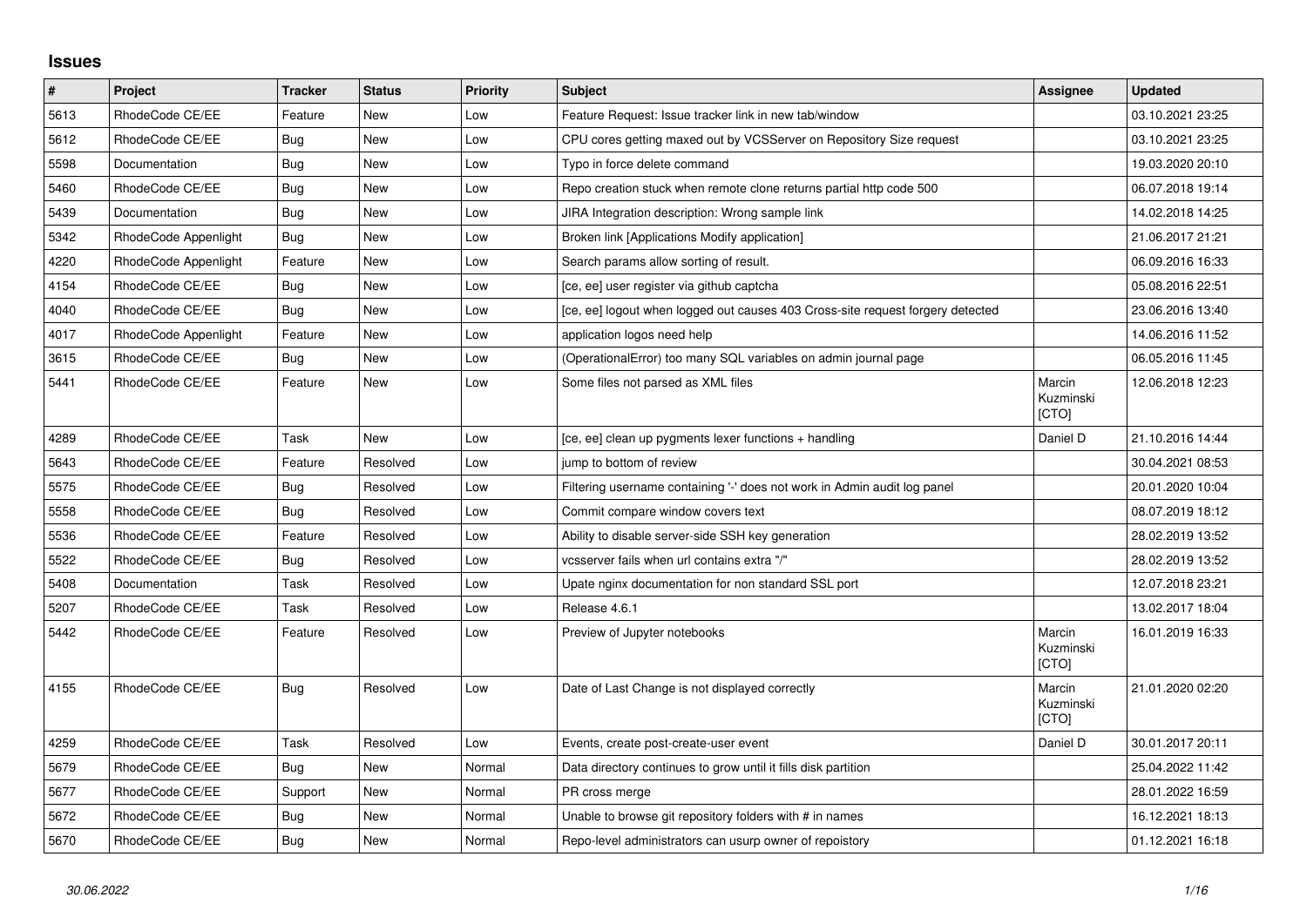| $\sharp$ | <b>Project</b>    | <b>Tracker</b> | <b>Status</b> | <b>Priority</b> | <b>Subject</b>                                                                                              | <b>Assignee</b> | <b>Updated</b>   |
|----------|-------------------|----------------|---------------|-----------------|-------------------------------------------------------------------------------------------------------------|-----------------|------------------|
| 5664     | RhodeCode CE/EE   | Bug            | New           | Normal          | Regression: When assigning permissions, cannot see own group in auto-complete<br>without special conditions |                 | 29.07.2021 10:49 |
| 5662     | RhodeCode CE/EE   | Bug            | <b>New</b>    | Normal          | Full text search not working due to crash in whoosh                                                         |                 | 07.06.2022 08:31 |
| 5657     | RhodeCode CE/EE   | Bug            | <b>New</b>    | Normal          | Error in maintenance page                                                                                   |                 | 30.03.2021 15:09 |
| 5654     | RhodeCode CE/EE   | Bug            | <b>New</b>    | Normal          | Comment formatting broken when containing $@$ in a code block                                               |                 | 24.02.2021 12:10 |
| 5649     | RhodeCode CE/EE   | <b>Bug</b>     | <b>New</b>    | Normal          | test-file-upload                                                                                            |                 | 17.12.2020 23:08 |
| 5644     | RhodeCode CE/EE   | Bug            | New           | Normal          | PR inks to comments not working if files are collapsed                                                      |                 | 02.12.2020 10:42 |
| 5641     | RhodeCode CE/EE   | Feature        | <b>New</b>    | Normal          | 'Add draft" / (x) button usability                                                                          |                 | 30.11.2020 20:53 |
| 5638     | RhodeCode CE/EE   | Feature        | <b>New</b>    | Normal          | Add "Copy full url path" button                                                                             |                 | 05.02.2021 20:23 |
| 5637     | RhodeCode CE/EE   | Feature        | <b>New</b>    | Normal          | Clone URL templates - add per repository/namespace                                                          |                 | 29.10.2020 09:38 |
| 5632     | RhodeCode CE/EE   | Bug            | New           | Normal          | Missing Parent Folder for Personal Repo lacks proper handling                                               |                 | 03.08.2020 07:56 |
| 5631     | RhodeCode CE/EE   | Feature        | <b>New</b>    | Normal          | Change target of PR                                                                                         |                 | 31.07.2020 17:05 |
| 5630     | RhodeCode CE/EE   | <b>Bug</b>     | <b>New</b>    | Normal          | Inline comments do not follow the line of code                                                              |                 | 21.07.2020 11:25 |
| 5629     | RhodeCode CE/EE   | Bug            | <b>New</b>    | Normal          | Diff truncated on small files                                                                               |                 | 21.07.2020 08:58 |
| 5628     | Documentation     | Bug            | New           | Normal          | Problems with SSH Connection docs                                                                           |                 | 06.05.2022 21:14 |
| 5627     | Documentation     | <b>Bug</b>     | New           | Normal          | Immediate re-run of rhodecode-index throws warnings on some repos (and suggests<br>rebuild from scratch)    |                 | 02.07.2020 19:41 |
| 5626     | RhodeCode CE/EE   | Bug            | New           | Normal          | Whoosh full-text indexing is fully indexing all repos, not recognizing forks                                |                 | 02.07.2020 19:24 |
| 5625     | Documentation     | Bug            | New           | Normal          | Feedback on RhodeCode Full-text search docs                                                                 |                 | 02.07.2020 19:22 |
| 5624     | RhodeCode CE/EE   | <b>Bug</b>     | New           | Normal          | Timeout when trying to test SMTP email configuration                                                        |                 | 01.07.2020 20:01 |
| 5618     | RhodeCode CE/EE   | Support        | New           | Normal          | Getting HTTP 502 Bad Gateway when trying to push (or clone) on a slow network                               |                 | 27.05.2020 21:56 |
| 5617     | RhodeCode CE/EE   | Feature        | New           | Normal          | Allow PRs to non-head bookmarks                                                                             |                 | 20.05.2020 12:25 |
| 5600     | RhodeCode CE/EE   | Feature        | New           | Normal          | Change default repository landing page                                                                      |                 | 27.01.2021 01:04 |
| 5595     | RhodeCode CE/EE   | Feature        | <b>New</b>    | Normal          | Group code review mail notification                                                                         |                 | 03.03.2020 10:17 |
| 5593     | RhodeCode CE/EE   | Support        | New           | Normal          | <b>SSH</b> connections                                                                                      |                 | 17.02.2020 16:18 |
| 5591     | Documentation     | Support        | New           | Normal          | documentation typo                                                                                          |                 | 04.02.2020 19:43 |
| 5590     | RhodeCode CE/EE   | Bug            | New           | Normal          | Pull Request creation takes 2 minutes                                                                       |                 | 28.05.2020 20:48 |
| 5588     | RhodeCode CE/EE   | Bug            | <b>New</b>    | Normal          | wrong rendering of issue tracker pattern                                                                    |                 | 29.01.2020 11:24 |
| 5586     | RhodeCode CE/EE   | Feature        | <b>New</b>    | Normal          | @mention should be a link                                                                                   |                 | 29.01.2020 11:46 |
| 5584     | RhodeCode CE/EE   | Feature        | <b>New</b>    | Normal          | 'update pull request link" message on vcs client                                                            |                 | 23.01.2020 10:32 |
| 5582     | RhodeCode Control | Feature        | <b>New</b>    | Normal          | Add the version number of a PR in the HTTP API                                                              |                 | 15.01.2020 10:45 |
| 5570     | RhodeCode CE/EE   | <b>Bug</b>     | <b>New</b>    | Normal          | Remap repositories always fail in RhodeCode community                                                       |                 | 04.10.2019 14:50 |
| 5559     | RhodeCode CE/EE   | Bug            | <b>New</b>    | Normal          | Timezone handling issue on repos list                                                                       |                 | 07.07.2019 22:19 |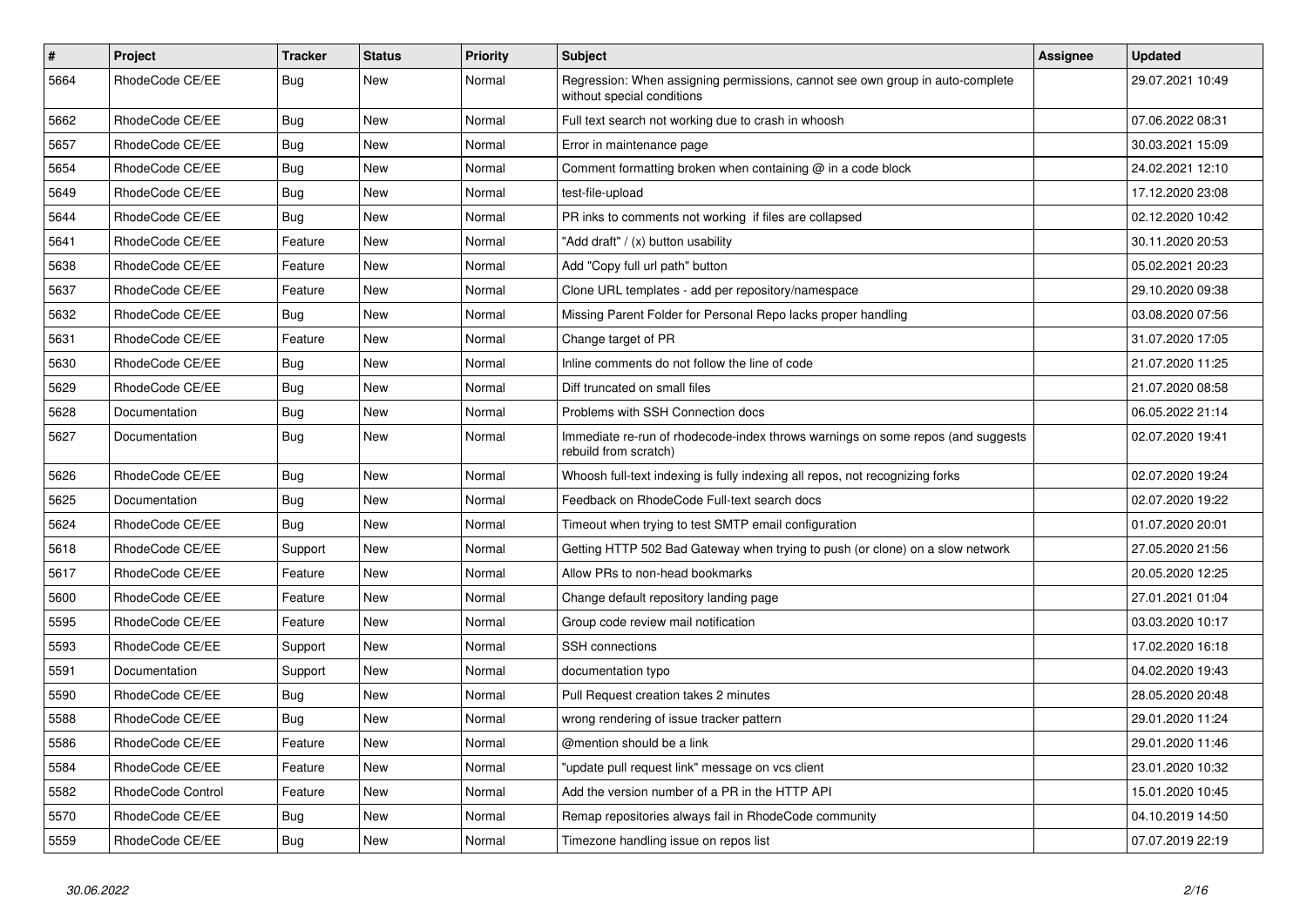| $\sharp$ | Project           | Tracker    | <b>Status</b> | <b>Priority</b> | Subject                                                                                                           | Assignee | <b>Updated</b>   |
|----------|-------------------|------------|---------------|-----------------|-------------------------------------------------------------------------------------------------------------------|----------|------------------|
| 5556     | RhodeCode CE/EE   | <b>Bug</b> | New           | Normal          | After upgrade RhodeCode Enterprise, pull request via API adds repo owner as<br>default reviewer                   |          | 01.01.2020 13:09 |
| 5551     | Documentation     | <b>Bug</b> | New           | Normal          | Mention LargeFile and LFS in the Backup page                                                                      |          | 21.04.2019 20:58 |
| 5550     | RhodeCode CE/EE   | Bug        | New           | Normal          | 500 Internal Server Error   The server has either erred or is incapable of performing<br>the requested operation. |          | 18.04.2019 17:12 |
| 5547     | RhodeCode CE/EE   | Bug        | New           | Normal          | UI not consistent between Firefox and Chrome                                                                      |          | 01.03.2019 23:35 |
| 5545     | RhodeCode CE/EE   | <b>Bug</b> | New           | Normal          | Merge commit to contain the username/reponame of the origin                                                       |          | 28.02.2019 13:46 |
| 5543     | RhodeCode CE/EE   | Feature    | New           | Normal          | Repo API should have equivalent get_repo_audit_logs() to User API call<br>get_user_audit_logs()                   |          | 26.02.2019 12:22 |
| 5541     | RhodeCode CE/EE   | Support    | <b>New</b>    | Normal          | <b>SVN Settings: Repository Patterns</b>                                                                          |          | 16.12.2019 15:35 |
| 5540     | RhodeCode CE/EE   | <b>Bug</b> | New           | Normal          | Rhode Code 4.15.2 VCS Caching(?) behaviour                                                                        |          | 25.02.2019 17:01 |
| 5538     | RhodeCode CE/EE   | Bug        | New           | Normal          | internal server error (UnicodeDecodeError) during rhodecode-index request                                         |          | 20.02.2019 14:43 |
| 5535     | RhodeCode Control | <b>Bug</b> | New           | Normal          | improper rollback on upgrade failure                                                                              |          | 09.02.2019 21:12 |
| 5534     | RhodeCode Control | Feature    | New           | Normal          | extract/preload subcommand                                                                                        |          | 14.02.2019 14:45 |
| 5531     | RhodeCode Tools   | <b>Bug</b> | <b>New</b>    | Normal          | rhodecode-index: default cli opts overwrite given mapping file                                                    |          | 17.07.2020 17:36 |
| 5529     | Documentation     | Support    | New           | Normal          | Documentation does not detail watched repositories                                                                |          | 07.02.2019 00:16 |
| 5527     | RhodeCode CE/EE   | Support    | New           | Normal          | API: expose human readable failure reason                                                                         |          | 30.01.2019 17:43 |
| 5512     | RhodeCode CE/EE   | Bug        | <b>New</b>    | Normal          | Show commit phase in summary view                                                                                 |          | 09.11.2018 21:37 |
| 5511     | RhodeCode CE/EE   | Feature    | New           | Normal          | New feature to synchronize the fork with the remote repo from the summary page                                    |          | 13.11.2018 01:23 |
| 5509     | RhodeCode CE/EE   | <b>Bug</b> | New           | Normal          | Remove `limportant attributes` from UI elements                                                                   |          | 07.12.2018 07:40 |
| 5506     | RhodeCode CE/EE   | Bug        | New           | Normal          | Web UI fonts are not looking good and is difficult to read for people with low vision                             |          | 26.10.2018 09:38 |
| 5504     | RhodeCode CE/EE   | Feature    | New           | Normal          | Buttons to copy commit hash and to expand the commit message in the repo<br>summary view                          |          | 26.10.2018 00:59 |
| 5503     | RhodeCode CE/EE   | Support    | <b>New</b>    | Normal          | failed to upgrade to 4.13.3                                                                                       |          | 06.11.2018 18:28 |
| 5501     | RhodeCode Control | <b>Bug</b> | New           | Normal          | rccontrol throwing rccontrol.lib.exceptions.SupervisorFailedToStart                                               |          | 19.05.2022 19:32 |
| 5500     | RhodeCode CE/EE   | Bug        | New           | Normal          | How to enable/set "RC_SKIP_HOOKS" to disable svn hooks?                                                           |          | 02.10.2018 07:45 |
| 5499     | RhodeCode CE/EE   | Support    | New           | Normal          | ERROR [celery.worker.consumer.consumer] consumer: Cannot connect                                                  |          | 11.09.2018 08:39 |
| 5497     | RhodeCode CE/EE   | Support    | New           | Normal          | hg push hangs                                                                                                     |          | 30.08.2018 22:15 |
| 5496     | RhodeCode CE/EE   | Support    | New           | Normal          | database migration 4.11.6 mysql to 4.12.4 postgres                                                                |          | 27.08.2018 21:17 |
| 5495     | RhodeCode CE/EE   | Support    | New           | Normal          | Idap to crowd users_groups sync source                                                                            |          | 10.09.2018 22:09 |
| 5494     | RhodeCode CE/EE   | Bug        | New           | Normal          | rccontrol's python package management causes slow VCS SSH                                                         |          | 02.04.2019 11:56 |
| 5492     | RhodeCode CE/EE   | <b>Bug</b> | New           | Normal          | VCSServer + SVN 1.10                                                                                              |          | 26.07.2018 15:01 |
| 5484     | RhodeCode CE/EE   | Support    | New           | Normal          | Setting up ssh, remote hg not found                                                                               |          | 06.07.2018 23:41 |
| 5475     | RhodeCode CE/EE   | Bug        | New           | Normal          | Unable to locate user in OpenLDAP directory via Idaps                                                             |          | 08.06.2018 20:06 |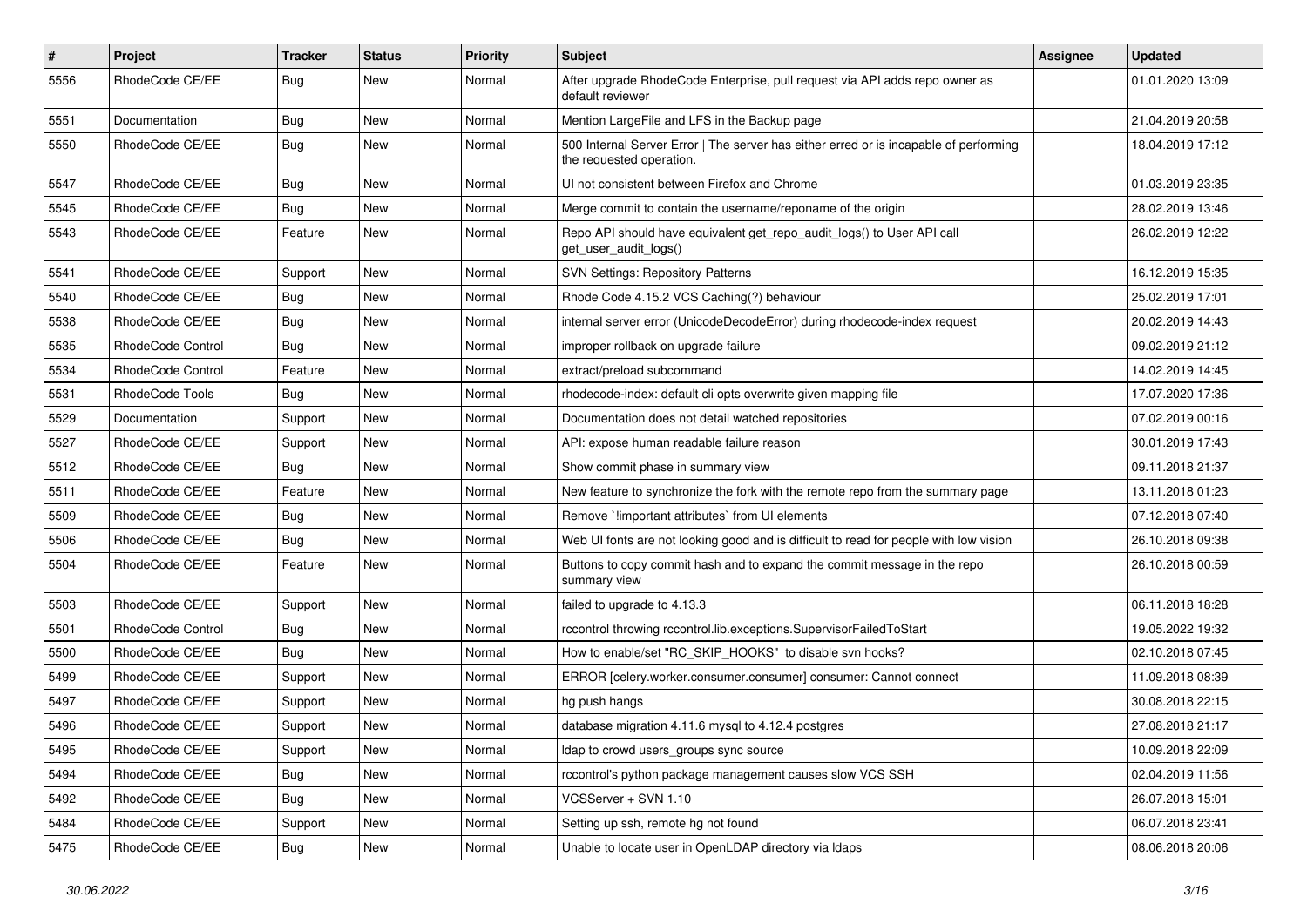| $\pmb{\#}$ | Project         | <b>Tracker</b> | <b>Status</b> | <b>Priority</b> | <b>Subject</b>                                                                                                                                                                       | Assignee | <b>Updated</b>   |
|------------|-----------------|----------------|---------------|-----------------|--------------------------------------------------------------------------------------------------------------------------------------------------------------------------------------|----------|------------------|
| 5471       | RhodeCode CE/EE | Bug            | New           | Normal          | Webhook integration failing: need more than 3 values to unpack                                                                                                                       |          | 01.06.2018 02:26 |
| 5468       | RhodeCode CE/EE | Support        | <b>New</b>    | Normal          | Check logic for updating last commit for repository groups                                                                                                                           |          | 30.08.2018 09:47 |
| 5462       | RhodeCode CE/EE | Bug            | New           | Normal          | create repo api fails with celery enabled                                                                                                                                            |          | 10.07.2018 17:49 |
| 5450       | RhodeCode Tools | Bug            | New           | Normal          | rhodecode-api get_license_info no longer works                                                                                                                                       |          | 17.07.2018 15:01 |
| 5410       | RhodeCode CE/EE | <b>Bug</b>     | <b>New</b>    | Normal          | After converting to CE, we get the following error when trying to view some repos in<br>the UI: "UnicodeDecodeError: 'ascii' codec can't decode byte" (full error in<br>Description) |          | 25.01.2018 20:45 |
| 5406       | RhodeCode CE/EE | Bug            | New           | Normal          | <b>Installer Fails</b>                                                                                                                                                               |          | 01.12.2017 11:52 |
| 5405       | RhodeCode CE/EE | <b>Bug</b>     | <b>New</b>    | Normal          | Add repository from UI leads to HTTP/404                                                                                                                                             |          | 28.11.2017 11:39 |
| 5404       | RhodeCode CE/EE | Task           | New           | Normal          | Add an option to detach review rules when deleting an user                                                                                                                           |          | 22.11.2017 11:23 |
| 5400       | RhodeCode CE/EE | Task           | New           | Normal          | User group - subgroup support                                                                                                                                                        |          | 06.11.2017 22:00 |
| 5394       | RhodeCode CE/EE | Support        | New           | Normal          | SVN to Git / Mercurial Migration                                                                                                                                                     |          | 03.10.2017 09:29 |
| 5371       | RhodeCode CE/EE | Bug            | <b>New</b>    | Normal          | Comment times in Pull Requests are off by 1 day                                                                                                                                      |          | 10.04.2018 15:11 |
| 5348       | Documentation   | <b>Bug</b>     | New           | Normal          | Uninstall documentaion missing some steps                                                                                                                                            |          | 06.07.2017 10:25 |
| 5347       | Documentation   | Bug            | <b>New</b>    | Normal          | Post Install steps should include Apache or Nginx setup.                                                                                                                             |          | 06.07.2017 10:23 |
| 5278       | RhodeCode CE/EE | Feature        | New           | Normal          | Require support for git repositories of the form git://                                                                                                                              |          | 13.04.2017 15:20 |
| 5273       | RhodeCode CE/EE | Feature        | New           | Normal          | Comment status                                                                                                                                                                       |          | 07.04.2017 13:10 |
| 5271       | RhodeCode CE/EE | Feature        | <b>New</b>    | Normal          | Private comments                                                                                                                                                                     |          | 07.04.2017 12:01 |
| 5269       | RhodeCode CE/EE | Support        | New           | Normal          | Upgrade from RC EE 3.7.1 to RC EE 4.x                                                                                                                                                |          | 29.06.2017 19:36 |
| 5256       | RhodeCode CE/EE | Feature        | New           | Normal          | Last repository access time.                                                                                                                                                         |          | 23.03.2017 16:34 |
| 5255       | RhodeCode CE/EE | Support        | New           | Normal          | I can't access issues created by me from mail                                                                                                                                        |          | 04.04.2017 11:28 |
| 5248       | Documentation   | Bug            | New           | Normal          | Installation of rhodecode-tools                                                                                                                                                      |          | 16.03.2017 16:35 |
| 5237       | Documentation   | Support        | <b>New</b>    | Normal          | documentation for DR                                                                                                                                                                 |          | 06.03.2017 23:34 |
| 5227       | RhodeCode CE/EE | <b>Bug</b>     | New           | Normal          | 400 during a svn checkout, file with special chars                                                                                                                                   |          | 23.02.2017 17:43 |
| 5218       | RhodeCode CE/EE | Bug            | New           | Normal          | 500 when forking repository, when using special chars in password.                                                                                                                   |          | 19.02.2017 21:46 |
| 5200       | RhodeCode CE/EE | <b>Task</b>    | <b>New</b>    | Normal          | investigate search improvements                                                                                                                                                      |          | 16.12.2019 16:04 |
| 4669       | RhodeCode CE/EE | Task           | New           | Normal          | disable pytest sugar on nix-build                                                                                                                                                    |          | 01.12.2016 12:52 |
| 4312       | RhodeCode CE/EE | Task           | <b>New</b>    | Normal          | Storage location changes                                                                                                                                                             |          | 11.07.2017 13:31 |
| 4303       | RhodeCode CE/EE | Support        | New           | Normal          | rhodecode instance                                                                                                                                                                   |          | 08.11.2016 16:32 |
| 4301       | RhodeCode CE/EE | Feature        | <b>New</b>    | Normal          | [API] toggle force_password_reset in api for Idap users                                                                                                                              |          | 28.10.2016 15:43 |
| 4299       | RhodeCode CE/EE | Task           | New           | Normal          | TEMPLATE repo groups                                                                                                                                                                 |          | 22.09.2017 10:26 |
| 4290       | RhodeCode CE/EE | Task           | New           | Normal          | Allow to transplant the review status to merged commits                                                                                                                              |          | 17.04.2018 21:50 |
| 4285       | RhodeCode CE/EE | Bug            | New           | Normal          | Intermittent error while trying to create or fork a repository                                                                                                                       |          | 17.10.2016 22:42 |
| 4272       | RhodeCode CE/EE | Feature        | New           | Normal          | Better SPAM protection                                                                                                                                                               |          | 12.10.2016 11:14 |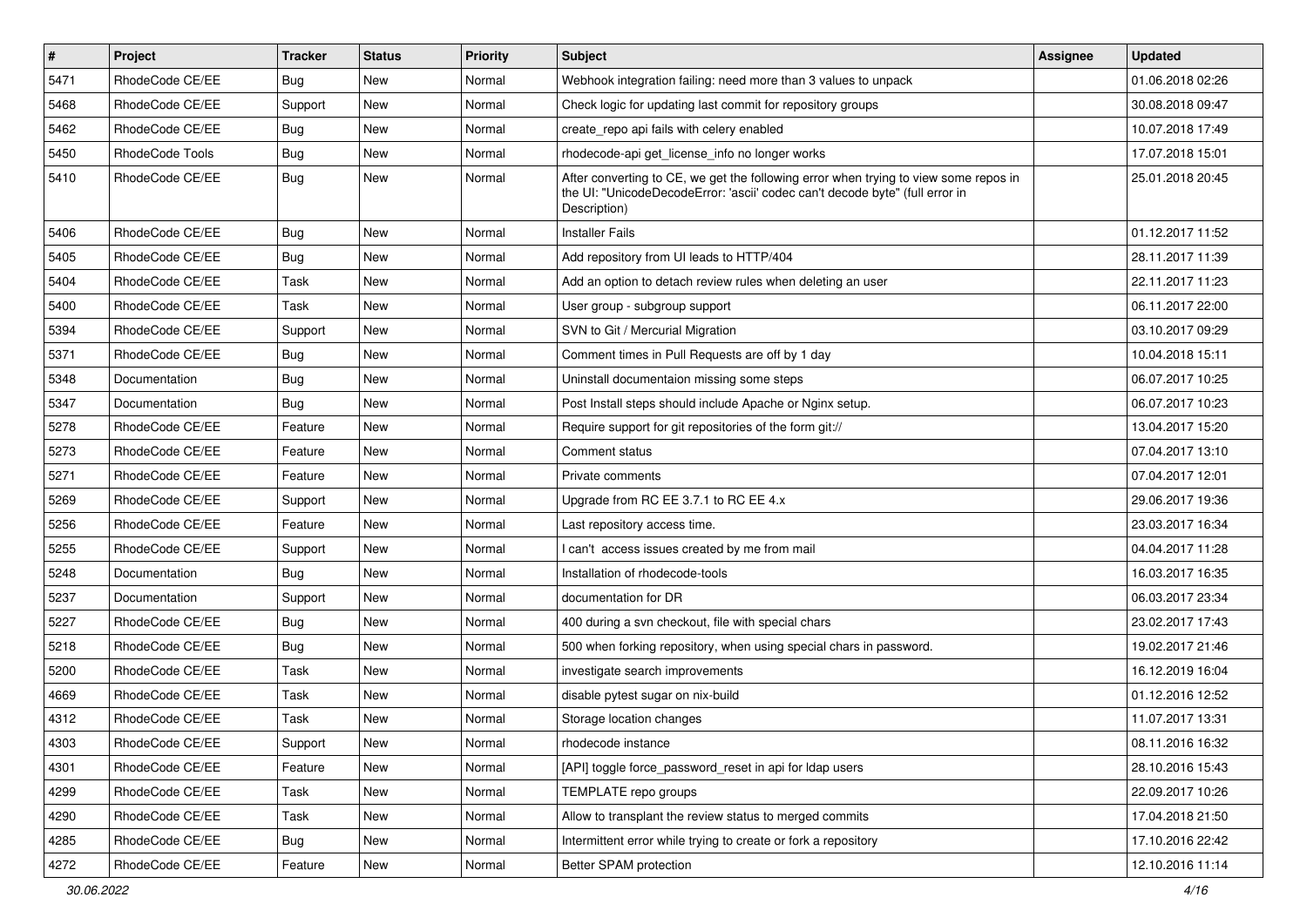| $\pmb{\#}$ | Project              | <b>Tracker</b> | <b>Status</b> | Priority | <b>Subject</b>                                                                      | Assignee | <b>Updated</b>   |
|------------|----------------------|----------------|---------------|----------|-------------------------------------------------------------------------------------|----------|------------------|
| 4255       | RhodeCode CE/EE      | Bug            | New           | Normal   | [translation, i18n] translation not being applied to integrations pages             |          | 30.09.2016 15:56 |
| 4252       | RhodeCode CE/EE      | Support        | New           | Normal   | Backup & Recovery                                                                   |          | 07.10.2016 19:47 |
| 4226       | RhodeCode CE/EE      | Feature        | New           | Normal   | [settings, system info] add VCS and Channelstream status to System Info             |          | 14.09.2016 16:45 |
| 4222       | RhodeCode CE/EE      | Feature        | New           | Normal   | Configurable detection of READMEs                                                   |          | 09.09.2016 10:05 |
| 4216       | RhodeCode CE/EE      | Task           | <b>New</b>    | Normal   | [ux, renderers] implement consistent rendering for text fields                      |          | 06.09.2016 11:46 |
| 4191       | RhodeCode CE/EE      | Feature        | New           | Normal   | Add custom Image logo option to header                                              |          | 22.08.2016 14:49 |
| 4190       | RhodeCode CE/EE      | Bug            | New           | Normal   | [tests] fix or remove rst xss inline test                                           |          | 22.08.2016 12:15 |
| 4189       | RhodeCode CE/EE      | Bug            | New           | Normal   | [tests, git] count of commit ids is different for git than hg when comparing remote |          | 22.08.2016 12:34 |
| 4188       | RhodeCode CE/EE      | <b>Bug</b>     | New           | Normal   | [tests, svn] changeset tests produce different results for svn                      |          | 22.08.2016 09:54 |
| 4182       | RhodeCode CE/EE      | Feature        | New           | Normal   | add direct link from notification to corresponding PR                               |          | 19.08.2016 12:35 |
| 4163       | RhodeCode CE/EE      | Task           | New           | Normal   | [ce, ee] celery refactor + upgrade                                                  |          | 15.08.2016 12:32 |
| 4144       | RhodeCode CE/EE      | Feature        | New           | Normal   | [ux] improve enable/disable of notifications                                        |          | 02.08.2016 17:19 |
| 4109       | RhodeCode CE/EE      | Bug            | New           | Normal   | [files] The "switch to commit" widget is broken after using browser back button     |          | 17.04.2018 21:50 |
| 4071       | RhodeCode Appenlight | Feature        | New           | Normal   | Allow for easy out-out of assigned permissions                                      |          | 05.07.2016 10:14 |
| 4064       | RhodeCode Appenlight | Feature        | New           | Normal   | Create a multiple action feature for Reports and Logs lists                         |          | 30.06.2016 15:18 |
| 4063       | RhodeCode Appenlight | Feature        | New           | Normal   | add option to specify custom value in dashboard select                              |          | 30.06.2016 15:17 |
| 4062       | RhodeCode Appenlight | Feature        | New           | Normal   | A way to see browser breakdown for an error                                         |          | 30.06.2016 15:16 |
| 4061       | RhodeCode Appenlight | Feature        | <b>New</b>    | Normal   | Timezone for applications                                                           |          | 30.06.2016 15:16 |
| 4060       | RhodeCode Appenlight | Feature        | New           | Normal   | Replayable requests                                                                 |          | 30.06.2016 15:15 |
| 4059       | RhodeCode Appenlight | Feature        | New           | Normal   | Server Monitoring                                                                   |          | 30.06.2016 15:15 |
| 4057       | RhodeCode Appenlight | Feature        | New           | Normal   | Negation option for search filter                                                   |          | 30.06.2016 15:12 |
| 4056       | RhodeCode Appenlight | Feature        | New           | Normal   | Optionally allow to filter graphs per machine in dashboard                          |          | 30.06.2016 15:12 |
| 4051       | RhodeCode CE/EE      | Task           | <b>New</b>    | Normal   | [ux, renderering] Consistent formatting on text fields.                             |          | 22.09.2017 10:27 |
| 4045       | RhodeCode CE/EE      | Task           | New           | Normal   | File permissions                                                                    |          | 17.04.2018 21:49 |
| 3994       | RhodeCode Appenlight | Bug            | New           | Normal   | during setup, user is given option to make admin account even if one does not exist |          | 08.06.2016 12:44 |
| 3990       | RhodeCode Appenlight | Bug            | New           | Normal   | some dashboard builder buttons are up against fields                                |          | 07.06.2016 12:01 |
| 3987       | RhodeCode Appenlight | Bug            | New           | Normal   | adjust footer so it's consistent with the website footer                            |          | 15.06.2016 10:20 |
| 3986       | RhodeCode Appenlight | <b>Bug</b>     | New           | Normal   | table headers should be left aligned                                                |          | 07.06.2016 11:53 |
| 3980       | RhodeCode CE/EE      | Feature        | New           | Normal   | Add CI engine                                                                       |          | 05.06.2016 21:32 |
| 3979       | RhodeCode CE/EE      | Feature        | New           | Normal   | Add kanban board                                                                    |          | 05.06.2016 21:20 |
| 3978       | RhodeCode CE/EE      | Feature        | New           | Normal   | Add bug tracker                                                                     |          | 05.06.2016 21:20 |
| 3977       | RhodeCode CE/EE      | Feature        | New           | Normal   | Wiki                                                                                |          | 05.06.2016 21:11 |
| 3963       | RhodeCode CE/EE      | Bug            | New           | Normal   | [ce] Getting a newly added repo via remap/rescan via api gives no data              |          | 27.05.2016 05:02 |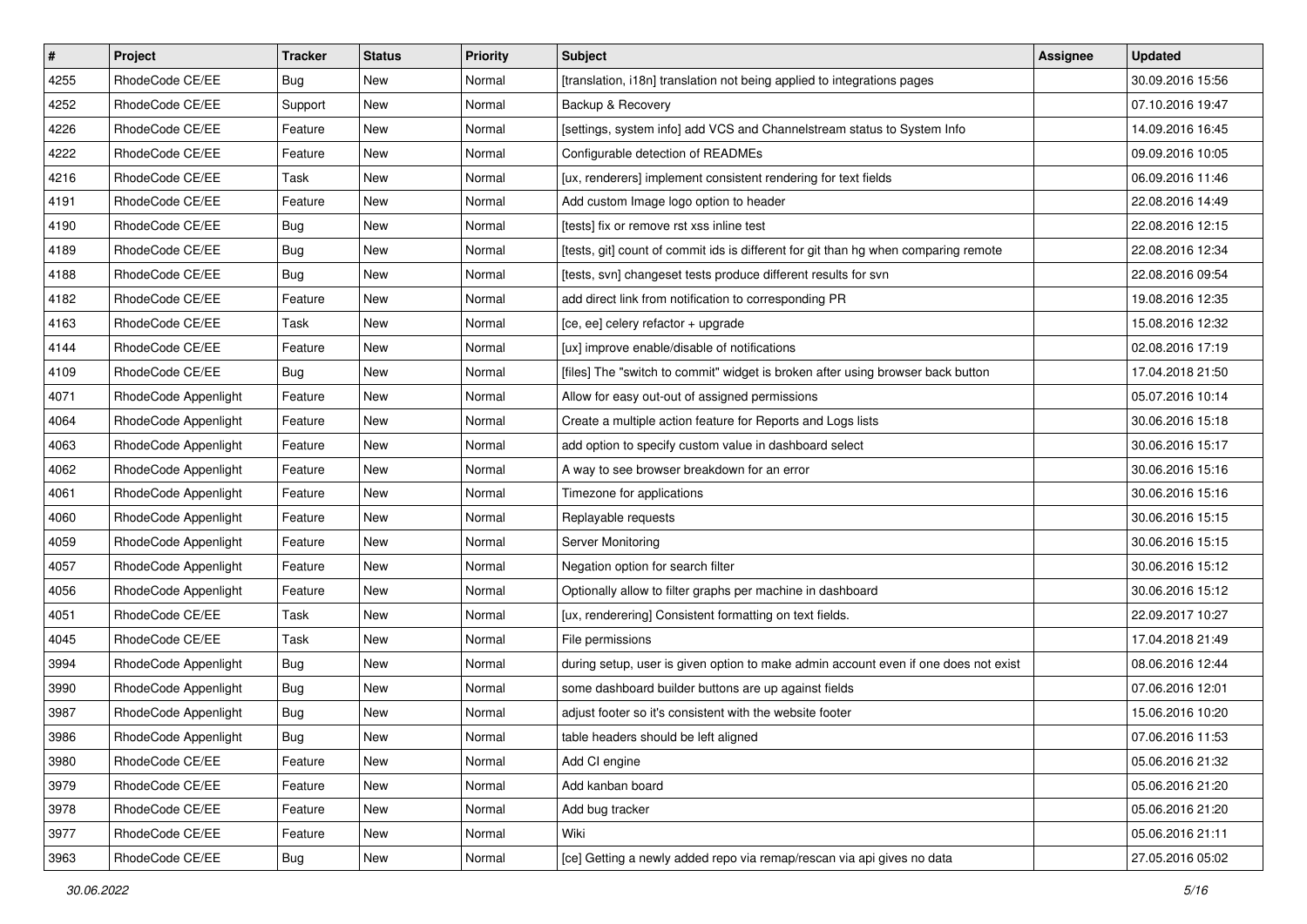| $\sharp$ | Project         | <b>Tracker</b> | <b>Status</b> | Priority | <b>Subject</b>                                                                            | <b>Assignee</b>    | <b>Updated</b>   |
|----------|-----------------|----------------|---------------|----------|-------------------------------------------------------------------------------------------|--------------------|------------------|
| 3956     | RhodeCode CE/EE | Bug            | New           | Normal   | [ce] - svn commit with all 'None' properties (author, message, etc.)                      |                    | 23.05.2016 17:22 |
| 3939     | RhodeCode CE/EE | <b>Bug</b>     | New           | Normal   | [ux] changelog filter blank after going back in browser                                   |                    | 18.05.2016 14:50 |
| 3923     | RhodeCode CE/EE | Bug            | New           | Normal   | odd exception on running internal-code                                                    |                    | 09.08.2016 10:54 |
| 3922     | RhodeCode CE/EE | Bug            | <b>New</b>    | Normal   | svn backend returns different diff to git/hg backends                                     |                    | 11.05.2016 14:29 |
| 3486     | RhodeCode CE/EE | Feature        | <b>New</b>    | Normal   | expose origin of permission in perm dict for users                                        |                    | 06.06.2016 10:54 |
| 3484     | RhodeCode CE/EE | Task           | New           | Normal   | oauth: reduce required permissions for 3rd party                                          |                    | 13.04.2016 12:33 |
| 3472     | RhodeCode CE/EE | Feature        | New           | Normal   | Expose unified hooks that can be used in SSH backend                                      |                    | 14.04.2016 17:54 |
| 3460     | RhodeCode CE/EE | Feature        | New           | Normal   | [ux, frontend] hide "show more" button when there is nothing more to show                 |                    | 11.04.2016 13:37 |
| 3455     | RhodeCode CE/EE | Feature        | New           | Normal   | [ux] commit message search should render entire commit message                            |                    | 07.04.2016 17:50 |
| 3441     | RhodeCode CE/EE | Bug            | <b>New</b>    | Normal   | [ux] clicking on line in file view scrolls to that line                                   |                    | 05.04.2016 13:35 |
| 3440     | RhodeCode CE/EE | Feature        | New           | Normal   | [design, ux] mock-up user interface for adding a branch/bookmark                          |                    | 05.04.2016 09:21 |
| 3382     | RhodeCode CE/EE | Bug            | New           | Normal   | download superrepo with subrepos                                                          |                    | 25.03.2016 01:30 |
| 3377     | RhodeCode CE/EE | Task           | New           | Normal   | extra fields types extensions                                                             |                    | 24.03.2016 15:23 |
| 3376     | RhodeCode CE/EE | Task           | New           | Normal   | Repo action plugins                                                                       |                    | 24.03.2016 15:21 |
| 3373     | RhodeCode CE/EE | Feature        | New           | Normal   | Allow to create Bookmarks and Branches from UI                                            |                    | 05.04.2016 09:21 |
| 3362     | RhodeCode CE/EE | Task           | New           | Normal   | auth-plugins, indicate visually that plugin is turned on but NOT enabled                  |                    | 22.03.2016 19:03 |
| 3351     | RhodeCode CE/EE | Bug            | New           | Normal   | Duplicate IP whitelist entry shows error flash                                            |                    | 21.03.2016 15:54 |
| 3334     | RhodeCode CE/EE | Bug            | <b>New</b>    | Normal   | Attempt to edit .coveragerc through the online file editor                                |                    | 17.03.2016 13:49 |
| 3333     | RhodeCode Tools | Task           | New           | Normal   | Create rhodecode-tools backup command for backup of RhodeCode Enterprise                  |                    | 17.03.2016 12:43 |
| 3332     | RhodeCode CE/EE | Support        | New           | Normal   | LDAP settings page: Add button "test connection"                                          |                    | 17.03.2016 10:23 |
| 3261     | RhodeCode CE/EE | Task           | New           | Normal   | mousetrap.js bump to latest 1.5.X version                                                 |                    | 17.03.2016 12:52 |
| 3260     | RhodeCode CE/EE | Task           | New           | Normal   | api: expose get_repo_node method                                                          |                    | 17.03.2016 12:56 |
| 3250     | RhodeCode CE/EE | Bug            | <b>New</b>    | Normal   | Posting a comment message is very slow !                                                  |                    | 17.03.2016 12:57 |
| 3022     | RhodeCode CE/EE | Bug            | New           | Normal   | SVN support with repositories groups                                                      |                    | 26.07.2016 18:25 |
| 2944     | RhodeCode CE/EE | Task           | New           | Normal   | Bump gunicorn to 19.4 version                                                             |                    | 17.03.2016 12:58 |
| 2882     | RhodeCode CE/EE | Feature        | New           | Normal   | Bulk comment submit                                                                       |                    | 17.03.2016 17:50 |
| 2844     | RhodeCode CE/EE | Task           | New           | Normal   | Update Bcrypt to a maintained version                                                     |                    | 17.02.2018 20:37 |
| 1457     | RhodeCode CE/EE | Feature        | New           | Normal   | add allow permissions inheritance on repo groups                                          |                    | 22.09.2017 10:27 |
| 737      | Documentation   | Task           | New           | Normal   | What is an extra field and how do you add it?                                             |                    | 01.07.2016 14:15 |
| 148      | RhodeCode CE/EE | Feature        | New           | Normal   | [comments] Add per file and multiline comments in a changeset                             |                    | 25.05.2016 10:20 |
| 5553     | RhodeCode CE/EE | <b>Bug</b>     | New           | Normal   | Exceptions Tracker - Exception ID: 140095575901360 after upgrade to the lastes<br>version | Thierry<br>Wynsdau | 10.07.2019 10:33 |
| 5548     | RhodeCode CE/EE | Feature        | New           | Normal   | Initial Search API                                                                        | Peter Colledge     | 07.07.2019 22:21 |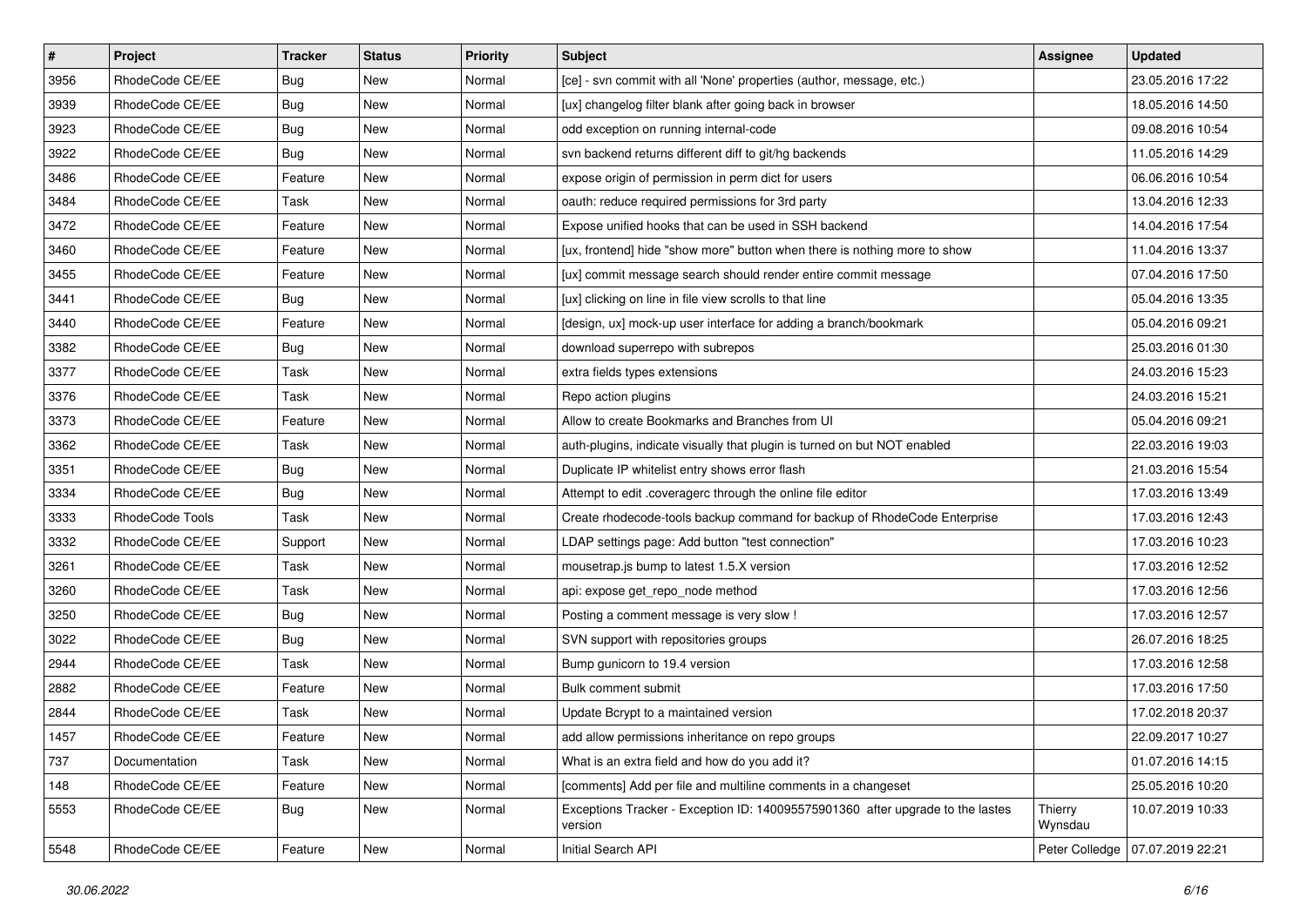| $\pmb{\#}$ | Project              | <b>Tracker</b> | <b>Status</b> | <b>Priority</b> | <b>Subject</b>                                                                                | Assignee                     | <b>Updated</b>   |
|------------|----------------------|----------------|---------------|-----------------|-----------------------------------------------------------------------------------------------|------------------------------|------------------|
| 4234       | RhodeCode CE/EE      | Task           | New           | Normal          | prepare and test RhodeCode VM image for AWS                                                   | Marcin Lulek                 | 11.07.2017 13:32 |
| 4052       | RhodeCode Appenlight | Task           | <b>New</b>    | Normal          | release fixes                                                                                 | Marcin Lulek                 | 29.06.2016 12:14 |
| 5653       | RhodeCode CE/EE      | Feature        | New           | Normal          | Extend SSH clone to support cloning by repo id.                                               | Marcin<br>Kuzminski<br>[CTO] | 17.02.2021 12:58 |
| 5382       | RhodeCode CE/EE      | Feature        | <b>New</b>    | Normal          | Support for repository aliases                                                                | Marcin<br>Kuzminski<br>[CTO] | 04.09.2017 15:17 |
| 5257       | RhodeCode CE/EE      | <b>Bug</b>     | <b>New</b>    | Normal          | Git repository with big binary file provokes error and strange behavior/memory leak<br>of RH. | Marcin<br>Kuzminski<br>[CTO] | 23.03.2017 22:02 |
| 4000       | RhodeCode CE/EE      | Feature        | <b>New</b>    | Normal          | Make compare more functional                                                                  | Marcin<br>Kuzminski<br>[CTO] | 18.11.2017 19:11 |
| 3483       | RhodeCode CE/EE      | <b>Bug</b>     | <b>New</b>    | Normal          | oauth: disable 3rd party registration if RhodeCode registration is disabled                   | Marcin<br>Kuzminski<br>[CTO] | 13.04.2016 12:13 |
| 4256       | RhodeCode CE/EE      | Bug            | <b>New</b>    | Normal          | [ce, ee, ux] Source code highlight colors conflict with red/green inserted/deleted<br>blocks  | Daniel D                     | 03.10.2016 05:00 |
| 4246       | RhodeCode CE/EE      | Task           | New           | Normal          | [ce, ee, vcs, git] add tests for annotated git tags                                           | Daniel D                     | 13.02.2018 18:03 |
| 4232       | RhodeCode CE/EE      | Feature        | New           | Normal          | [ce, ee, pr, compare] redo diffs, support side by side diffs, html diffs                      | Daniel D                     | 25.10.2016 15:40 |
| 4208       | RhodeCode CE/EE      | Bug            | <b>New</b>    | Normal          | [ce, ee] test errors get hidden by error page                                                 | Daniel D                     | 14.09.2016 12:00 |
| 4197       | RhodeCode CE/EE      | Task           | New           | Normal          | [ce, ee] get list of users with their permissions to a repository                             | Daniel D                     | 22.09.2017 10:30 |
| 4179       | RhodeCode CE/EE      | Task           | New           | Normal          | [ce, ee] refine perms summary list                                                            | Daniel D                     | 14.09.2016 12:09 |
| 4157       | RhodeCode CE/EE      | Feature        | New           | Normal          | [integrations] Integrate with industry standard SW development tools                          | Daniel D                     | 08.08.2016 12:55 |
| 4147       | RhodeCode CE/EE      | Task           | New           | Normal          | [ce, ee, docs] Events documentation                                                           | Daniel D                     | 15.08.2016 12:33 |
| 4120       | RhodeCode CE/EE      | Task           | <b>New</b>    | Normal          | [ce] replace get_repo_nodes api                                                               | Daniel D                     | 17.04.2018 21:49 |
| 3093       | Documentation        | Task           | New           | Normal          | [API] - update hg/git update pr API. Auto updates PR on push                                  | <b>Brian Butler</b>          | 01.07.2016 14:15 |
| 3092       | Documentation        | Task           | New           | Normal          | [RCE, ini] - doc available settings + check tender with Gemalto hacks                         | <b>Brian Butler</b>          | 01.07.2016 14:15 |
| 687        | Documentation        | Feature        | New           | Normal          | [Integraton ]- Elastic search integration                                                     | <b>Brian Butler</b>          | 01.07.2016 14:15 |
| 682        | Documentation        | Task           | New           | Normal          | Error Msg guide                                                                               | <b>Brian Butler</b>          | 01.07.2016 14:15 |
| 659        | Documentation        | Feature        | New           | Normal          | Peer to Peer Failover                                                                         | <b>Brian Butler</b>          | 01.07.2016 14:15 |
| 5270       | RhodeCode CE/EE      | Task           | New           | Normal          | Comments updates                                                                              | Bartłomiej<br>Wołyńczyk      | 17.04.2018 21:51 |
| 4074       | RhodeCode CE/EE      | Feature        | New           | Normal          | Edit review comment                                                                           | Bartłomiej<br>Wołyńczyk      | 17.04.2018 21:51 |
| 5533       | RhodeCode Control    | Feature        | In Progress   | Normal          | Support busybox tar                                                                           |                              | 09.02.2019 22:09 |
| 5316       | RhodeCode CE/EE      | Feature        | In Progress   | Normal          | UI should provide checkout URL for a SVN path                                                 |                              | 06.11.2017 21:59 |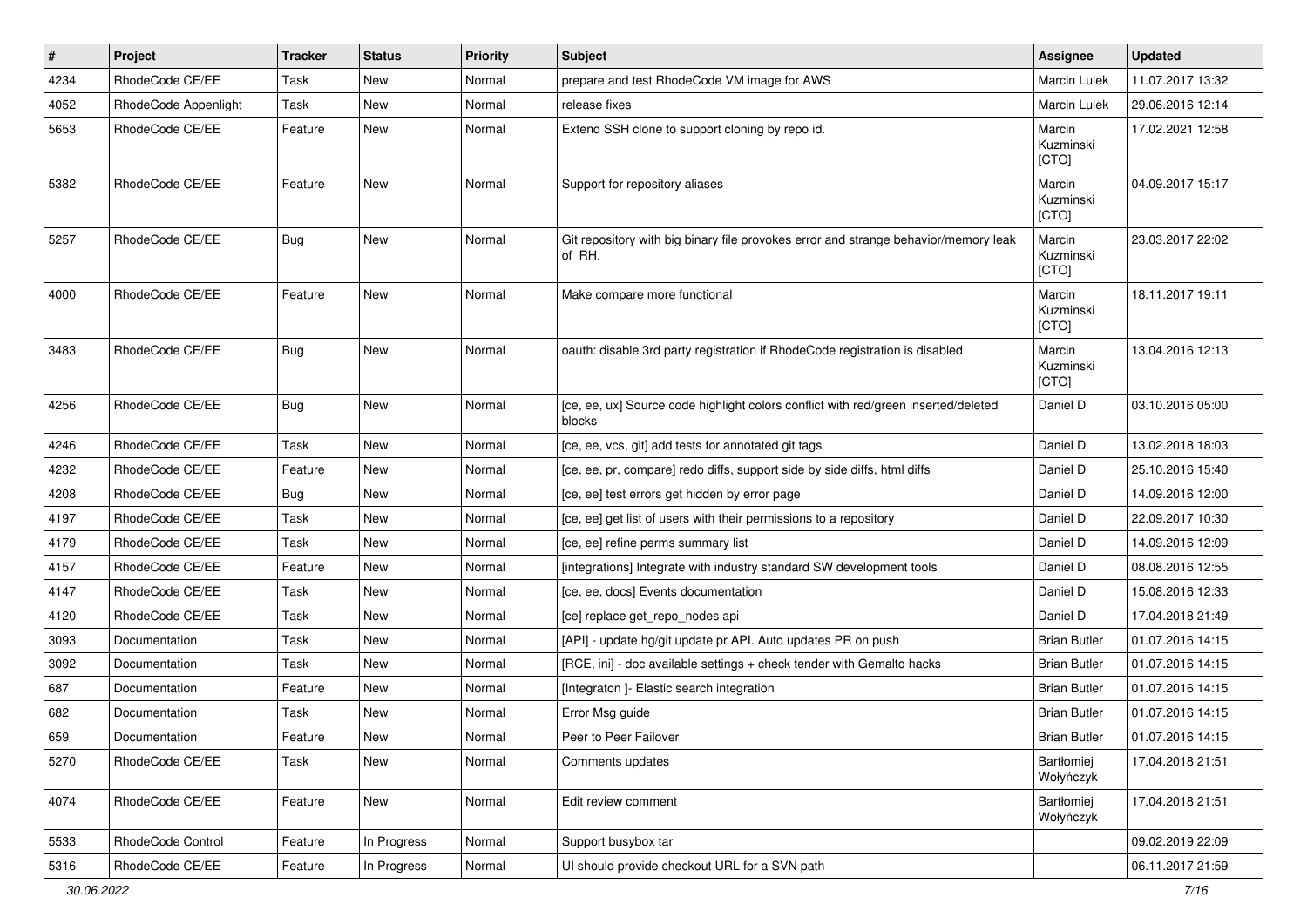| #    | Project         | <b>Tracker</b> | <b>Status</b> | <b>Priority</b> | Subject                                                                                                                              | <b>Assignee</b>              | <b>Updated</b>   |
|------|-----------------|----------------|---------------|-----------------|--------------------------------------------------------------------------------------------------------------------------------------|------------------------------|------------------|
| 3967 | RhodeCode CE/EE | Support        | In Progress   | Normal          | Server 500 error                                                                                                                     |                              | 11.08.2016 13:39 |
| 3504 | RhodeCode CE/EE | Task           | In Progress   | Normal          | [routing] Move static assets under a common prefix                                                                                   |                              | 19.07.2016 12:27 |
| 4193 | RhodeCode CE/EE | Feature        | In Progress   | Normal          | Improve Filter Functionality in the Change Log                                                                                       | Marcin<br>Kuzminski<br>[CTO] | 22.09.2017 10:25 |
| 4035 | RhodeCode CE/EE | Bug            | In Progress   | Normal          | failed to create whoosh index                                                                                                        | Marcin<br>Kuzminski<br>[CTO] | 06.07.2016 00:04 |
| 4110 | RhodeCode CE/EE | Bug            | In Progress   | Normal          | [ce, ee] repos can be named admin, static                                                                                            | Daniel D                     | 20.07.2016 19:51 |
| 5669 | RhodeCode CE/EE | Bug            | Resolved      | Normal          | Mercurial commit messages doesn't show cyrillic symbols                                                                              |                              | 01.10.2021 10:39 |
| 5656 | RhodeCode CE/EE | Bug            | Resolved      | Normal          | Error for branch permission page                                                                                                     |                              | 30.04.2021 08:53 |
| 5655 | RhodeCode CE/EE | Bug            | Resolved      | Normal          | New public gist's id is always auto generated                                                                                        |                              | 01.07.2021 12:06 |
| 5652 | RhodeCode CE/EE | Bug            | Resolved      | Normal          | Pull Requests: when title and descriptions contains character [] {} and () index out of<br>bound when attempting to comment/approve. |                              | 30.04.2021 08:53 |
| 5651 | RhodeCode CE/EE | Bug            | Resolved      | Normal          | Pull requests can get stuck if the diff is too large (it was created by mistake but we<br>can't open it to delete it)                |                              | 30.04.2021 08:53 |
| 5642 | RhodeCode CE/EE | Feature        | Resolved      | Normal          | pull request version column in commit list                                                                                           |                              | 30.04.2021 08:53 |
| 5635 | RhodeCode CE/EE | Feature        | Resolved      | Normal          | Remember column sorted by of the "Pull Requests You Participate In" table                                                            |                              | 30.11.2020 22:30 |
| 5634 | RhodeCode CE/EE | <b>Bug</b>     | Resolved      | Normal          | Quick Search Toolbar bugs out if pull request contains unicode double quote<br>character "                                           |                              | 12.10.2020 23:13 |
| 5633 | RhodeCode CE/EE | Bug            | Resolved      | Normal          | Moderately large pull requests fail because inefficient use of reviewer_data_json<br>column in pull_requests table                   |                              | 12.10.2020 23:13 |
| 5623 | RhodeCode CE/EE | Bug            | Resolved      | Normal          | Credentials for remote repository URL leaking in Repository Header                                                                   |                              | 22.07.2020 00:47 |
| 5620 | RhodeCode CE/EE | <b>Bug</b>     | Resolved      | Normal          | Regression of mail rendering in Thunderbird                                                                                          |                              | 15.06.2020 16:45 |
| 5619 | RhodeCode CE/EE | Bug            | Resolved      | Normal          | Setting Landing Commit to SVN Trunk results in Files tab hitting a 404                                                               |                              | 04.06.2020 23:51 |
| 5614 | RhodeCode CE/EE | Feature        | Resolved      | Normal          | Show context function name in hg diffs                                                                                               |                              | 23.04.2020 13:43 |
| 5611 | RhodeCode CE/EE | Feature        | Resolved      | Normal          | Add information "is the pull request up to date?" in the PR page                                                                     |                              | 03.10.2021 23:24 |
| 5609 | RhodeCode CE/EE | Support        | Resolved      | Normal          | Change git diff algorithm                                                                                                            |                              | 31.03.2020 22:08 |
| 5605 | RhodeCode CE/EE | Bug            | Resolved      | Normal          | Cannot set subversion compatibility to 1.10                                                                                          |                              | 30.03.2020 17:27 |
| 5603 | RhodeCode CE/EE | Feature        | Resolved      | Normal          | Code search - highlight matching search terms                                                                                        |                              | 30.03.2020 11:16 |
| 5601 | RhodeCode CE/EE | Feature        | Resolved      | Normal          | Default navigation should be by branch name not commit id                                                                            |                              | 04.06.2020 23:51 |
| 5596 | RhodeCode CE/EE | Bug            | Resolved      | Normal          | Pull Request duplicated after description edit                                                                                       |                              | 14.04.2020 13:28 |
| 5594 | RhodeCode CE/EE | <b>Bug</b>     | Resolved      | Normal          | Credentials in Repository Settings for Pull requests are exposed                                                                     |                              | 28.05.2020 20:25 |
| 5585 | RhodeCode CE/EE | Feature        | Resolved      | Normal          | Minimize downtime on rccontrol upgrade                                                                                               |                              | 27.03.2020 09:45 |
| 5583 | RhodeCode CE/EE | Feature        | Resolved      | Normal          | rcextensions hook for pull request comment                                                                                           |                              | 23.04.2020 13:42 |
| 5574 | RhodeCode CE/EE | Feature        | Resolved      | Normal          | hg: Information for external hooks                                                                                                   |                              | 30.07.2020 15:40 |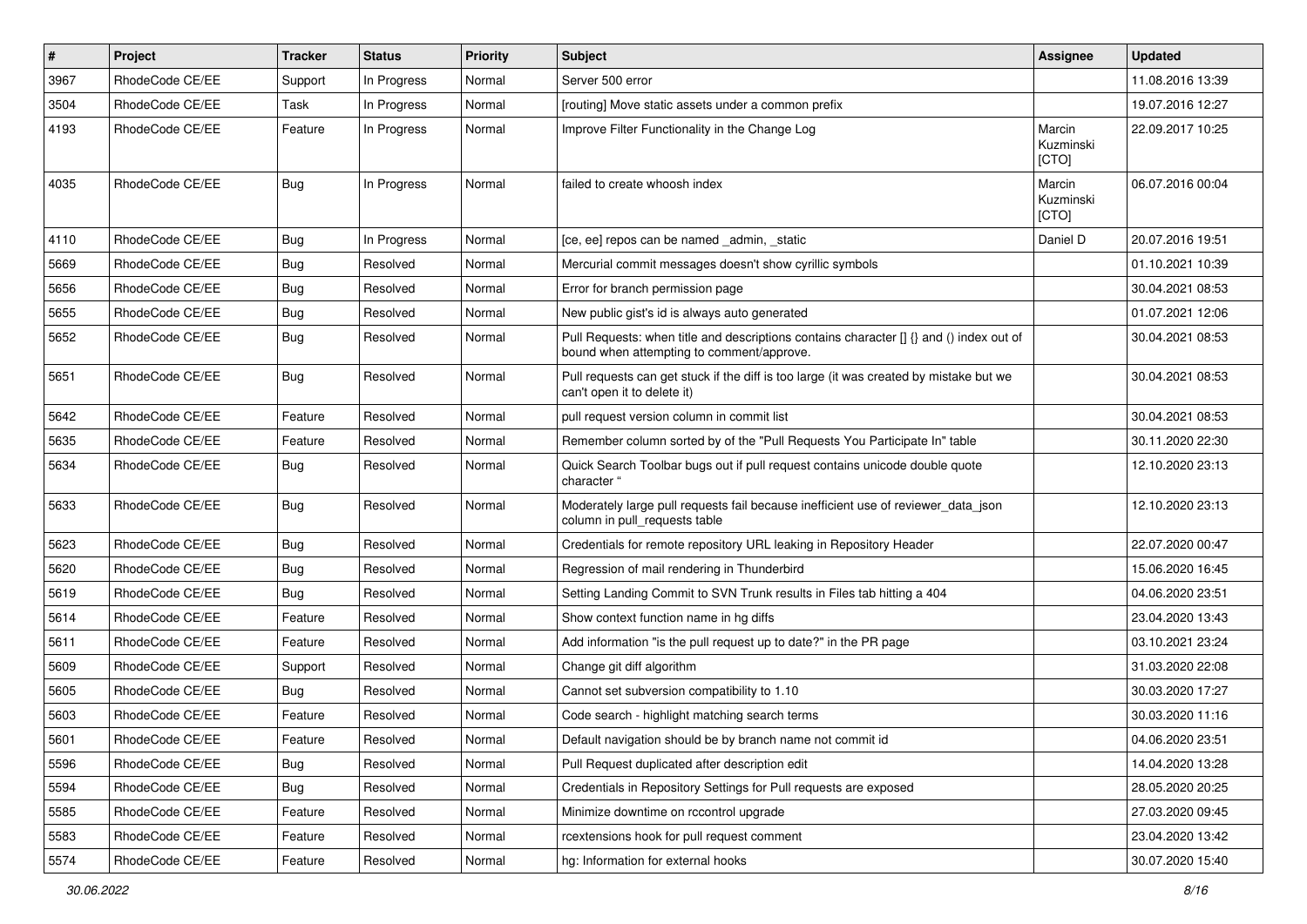| $\sharp$ | Project         | <b>Tracker</b> | <b>Status</b> | <b>Priority</b> | <b>Subject</b>                                                                                                                    | <b>Assignee</b> | <b>Updated</b>   |
|----------|-----------------|----------------|---------------|-----------------|-----------------------------------------------------------------------------------------------------------------------------------|-----------------|------------------|
| 5573     | RhodeCode CE/EE | <b>Bug</b>     | Resolved      | Normal          | Wrong notification Base Url for Email-Integrations                                                                                |                 | 16.01.2020 08:53 |
| 5571     | RhodeCode CE/EE | Bug            | Resolved      | Normal          | redmine does not work with firefox any more                                                                                       |                 | 25.10.2019 12:38 |
| 5569     | RhodeCode CE/EE | <b>Bug</b>     | Resolved      | Normal          | SshWrapper error                                                                                                                  |                 | 21.01.2020 02:02 |
| 5561     | RhodeCode CE/EE | <b>Bug</b>     | Resolved      | Normal          | PR diff doesn't update when target changes                                                                                        |                 | 21.05.2020 11:53 |
| 5557     | RhodeCode CE/EE | Bug            | Resolved      | Normal          | Consider removing slashes from the RSS feed names                                                                                 |                 | 31.10.2019 19:54 |
| 5555     | RhodeCode CE/EE | Bug            | Resolved      | Normal          | Making Repository Public does not update the Default User Permissions                                                             |                 | 28.05.2020 20:26 |
| 5554     | RhodeCode CE/EE | Support        | Resolved      | Normal          | How to increase number of commits shown in pagination on dashboard and<br>changelog                                               |                 | 21.01.2020 02:08 |
| 5546     | RhodeCode CE/EE | Support        | Resolved      | Normal          | experiments with mercurial 4.9                                                                                                    |                 | 26.03.2019 09:23 |
| 5544     | RhodeCode CE/EE | Support        | Resolved      | Normal          | Use of authentication token with LDAP account results in account lockout when max<br>bad password attempts are configured in LDAP |                 | 27.02.2019 10:09 |
| 5537     | RhodeCode CE/EE | Task           | Resolved      | Normal          | Add owner to create_pull_request API                                                                                              |                 | 28.02.2019 13:52 |
| 5530     | RhodeCode CE/EE | Bug            | Resolved      | Normal          | Email integration has incorrect url                                                                                               |                 | 09.02.2019 10:33 |
| 5521     | RhodeCode CE/EE | <b>Bug</b>     | Resolved      | Normal          | Proxing SVN http requests does not work when using prefix for rhodecode.                                                          |                 | 28.02.2019 13:52 |
| 5520     | RhodeCode CE/EE | Feature        | Resolved      | Normal          | Show the head commits shas when the merge is prevented due to multiple heads                                                      |                 | 28.02.2019 13:52 |
| 5518     | RhodeCode CE/EE | Bug            | Resolved      | Normal          | Zero-sized files in /rhodecode/config/rcextensions/examples                                                                       |                 | 21.01.2020 02:18 |
| 5515     | RhodeCode CE/EE | <b>Bug</b>     | Resolved      | Normal          | PR default reviewer is incorrect                                                                                                  |                 | 28.02.2019 13:52 |
| 5507     | RhodeCode CE/EE | <b>Bug</b>     | Resolved      | Normal          | Markdown rendering needs improvement                                                                                              |                 | 15.08.2019 15:40 |
| 5505     | RhodeCode CE/EE | <b>Bug</b>     | Resolved      | Normal          | Notification emails from RhodeCode is garbled in Outlook 2016 web client                                                          |                 | 07.12.2018 09:49 |
| 5490     | RhodeCode CE/EE | <b>Bug</b>     | Resolved      | Normal          | Changes to repo group permissions via API are not audit logged                                                                    |                 | 28.02.2019 13:52 |
| 5482     | RhodeCode CE/EE | <b>Bug</b>     | Resolved      | Normal          | Changing a repo's 'Remote pull uri' in its Settings fails with 'No repo type specified'                                           |                 | 31.10.2018 08:37 |
| 5469     | RhodeCode CE/EE | Feature        | Resolved      | Normal          | elastisearch > 2.x not supported ?                                                                                                |                 | 21.01.2020 02:19 |
| 5461     | RhodeCode CE/EE | Bug            | Resolved      | Normal          | Changes to user group permissions via API are not audit logged                                                                    |                 | 30.08.2018 09:47 |
| 5457     | RhodeCode CE/EE | <b>Bug</b>     | Resolved      | Normal          | Internal server error on full-text search settings page with Elasticsearch                                                        |                 | 16.04.2018 09:08 |
| 5444     | RhodeCode CE/EE | <b>Bug</b>     | Resolved      | Normal          | Error while creating a pull request on a Mercurial repository                                                                     |                 | 17.04.2018 22:29 |
| 5423     | Documentation   | Support        | Resolved      | Normal          | API-Documentation for Method "create_repo_group" faulty                                                                           |                 | 22.01.2018 16:23 |
| 5412     | RhodeCode CE/EE | Bug            | Resolved      | Normal          | Webhook for "pullrequest commented" event returns incomplete data                                                                 |                 | 27.02.2018 18:00 |
| 5396     | RhodeCode CE/EE | Feature        | Resolved      | Normal          | Merge state with shadow repo should be created during pull request                                                                |                 | 12.10.2017 21:57 |
| 5395     | RhodeCode CE/EE | Support        | Resolved      | Normal          | Svn protocols and performance                                                                                                     |                 | 04.04.2019 18:08 |
| 5381     | RhodeCode CE/EE | <b>Bug</b>     | Resolved      | Normal          | Email integration changeset links invalid                                                                                         |                 | 06.09.2017 12:29 |
| 5380     | RhodeCode CE/EE | Bug            | Resolved      | Normal          | repo commits pageintion error                                                                                                     |                 | 06.09.2017 19:16 |
| 5379     | RhodeCode CE/EE | <b>Bug</b>     | Resolved      | Normal          | Journal RSS feed errors                                                                                                           |                 | 01.09.2017 16:40 |
| 5376     | RhodeCode CE/EE | <b>Bug</b>     | Resolved      | Normal          | error: pretxnchangegroup.acl hook failed: acl: user "" denied on branch "default"                                                 |                 | 16.08.2017 19:45 |
| 5375     | RhodeCode CE/EE | Support        | Resolved      | Normal          | How do I configure "Go to" to just search repository names?                                                                       |                 | 16.08.2017 18:00 |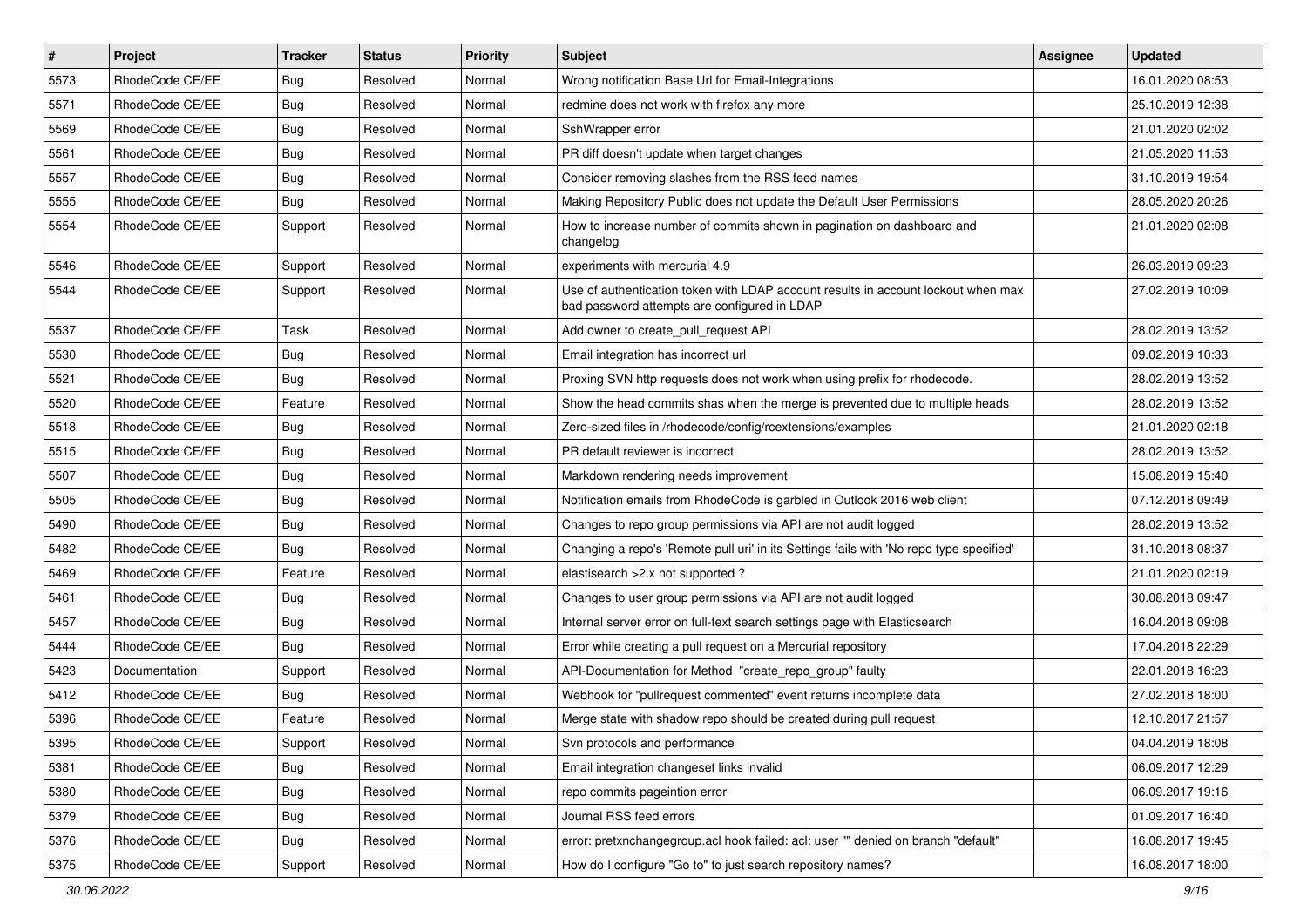| $\pmb{\#}$ | Project         | <b>Tracker</b> | <b>Status</b> | <b>Priority</b> | <b>Subject</b>                                                                           | Assignee | <b>Updated</b>   |
|------------|-----------------|----------------|---------------|-----------------|------------------------------------------------------------------------------------------|----------|------------------|
| 5343       | RhodeCode CE/EE | Task           | Resolved      | Normal          | SSH key management and SSH support                                                       |          | 18.08.2017 23:50 |
| 5337       | RhodeCode CE/EE | <b>Bug</b>     | Resolved      | Normal          | Possible memory leak after few Git Pull Requests                                         |          | 08.08.2017 13:08 |
| 5321       | RhodeCode CE/EE | Feature        | Resolved      | Normal          | Audit logs                                                                               |          | 21.06.2017 12:49 |
| 5304       | RhodeCode CE/EE | <b>Bug</b>     | Resolved      | Normal          | Email template not correct                                                               |          | 31.10.2018 08:36 |
| 5297       | RhodeCode CE/EE | Bug            | Resolved      | Normal          | Locale fails on a SuSE system                                                            |          | 31.10.2018 08:36 |
| 5277       | RhodeCode CE/EE | <b>Bug</b>     | Resolved      | Normal          | table id=user_list_table - Ajax error                                                    |          | 13.04.2017 01:04 |
| 5272       | RhodeCode CE/EE | Feature        | Resolved      | Normal          | Pull Request checklist                                                                   |          | 21.01.2020 02:09 |
| 5266       | RhodeCode CE/EE | <b>Bug</b>     | Resolved      | Normal          | Validate if changes in target branches get's propagated on Pull request updates          |          | 05.04.2017 18:10 |
| 5265       | RhodeCode CE/EE | Task           | Resolved      | Normal          | Enable phases support                                                                    |          | 11.05.2017 11:10 |
| 5259       | RhodeCode CE/EE | Bug            | Resolved      | Normal          | user-journal storage changes                                                             |          | 12.04.2017 00:04 |
| 5235       | RhodeCode CE/EE | Task           | Resolved      | Normal          | relative image support                                                                   |          | 10.03.2017 23:37 |
| 5229       | RhodeCode CE/EE | Task           | Resolved      | Normal          | add support for https://clipboardjs.com/                                                 |          | 21.01.2020 02:19 |
| 5225       | RhodeCode CE/EE | Task           | Resolved      | Normal          | add tag of author/contribitor to comments                                                |          | 11.05.2017 11:10 |
| 5221       | RhodeCode CE/EE | Task           | Resolved      | Normal          | Missing comment type in emails                                                           |          | 19.02.2017 21:46 |
| 5213       | RhodeCode CE/EE | <b>Bug</b>     | Resolved      | Normal          | Fixing Apache Proxy timeout issues                                                       |          | 14.02.2017 09:44 |
| 5210       | RhodeCode CE/EE | <b>Bug</b>     | Resolved      | Normal          | webook problems                                                                          |          | 13.02.2017 19:43 |
| 5203       | RhodeCode CE/EE | Task           | Resolved      | Normal          | optimise large repos speed                                                               |          | 08.09.2017 16:10 |
| 5202       | RhodeCode CE/EE | Task           | Resolved      | Normal          | run git gc and git repack on GIT repos when we have a scheduler via celery in<br>pyramid |          | 04.12.2017 20:49 |
| 5201       | RhodeCode CE/EE | Task           | Resolved      | Normal          | API: implement describe-methods                                                          |          | 13.02.2017 15:57 |
| 5198       | RhodeCode CE/EE | Task           | Resolved      | Normal          | remove pyro4 from enterprise                                                             |          | 07.02.2017 19:28 |
| 5187       | RhodeCode CE/EE | Feature        | Resolved      | Normal          | changelog dynamic loading of commits                                                     |          | 12.06.2018 12:31 |
| 5184       | RhodeCode CE/EE | Task           | Resolved      | Normal          | bump pyramid to 1.7.X                                                                    |          | 06.02.2017 21:50 |
| 5164       | RhodeCode CE/EE | <b>Bug</b>     | Resolved      | Normal          | non-web calls are leaking session objects                                                |          | 13.01.2017 01:30 |
| 5153       | Documentation   | Bug            | Resolved      | Normal          | Documentation: /tmp permissions                                                          |          | 04.01.2017 13:02 |
| 4678       | RhodeCode CE/EE | Task           | Resolved      | Normal          | Release 4.5.2                                                                            |          | 19.12.2016 17:32 |
| 4676       | RhodeCode CE/EE | <b>Bug</b>     | Resolved      | Normal          | Some admin passwords can make installation fail                                          |          | 16.12.2016 16:16 |
| 4675       | RhodeCode CE/EE | <b>Bug</b>     | Resolved      | Normal          | Disk free inodes are displayed incorrectly                                               |          | 13.12.2016 22:41 |
| 4666       | RhodeCode CE/EE | Task           | Resolved      | Normal          | Bump git and mercurial to latest versions                                                |          | 02.12.2016 19:01 |
| 4306       | RhodeCode CE/EE | <b>Bug</b>     | Resolved      | Normal          | Issue to push file with character # on a SVN                                             |          | 03.04.2017 16:44 |
| 4305       | RhodeCode CE/EE | Task           | Resolved      | Normal          | Meta-tagging could be excluded from limit                                                |          | 09.11.2016 19:27 |
| 4283       | RhodeCode CE/EE | Task           | Resolved      | Normal          | bump whoosh to 2.7.4 release                                                             |          | 13.12.2016 21:08 |
| 4274       | RhodeCode CE/EE | Bug            | Resolved      | Normal          | 500 error when push big objects                                                          |          | 13.02.2017 19:53 |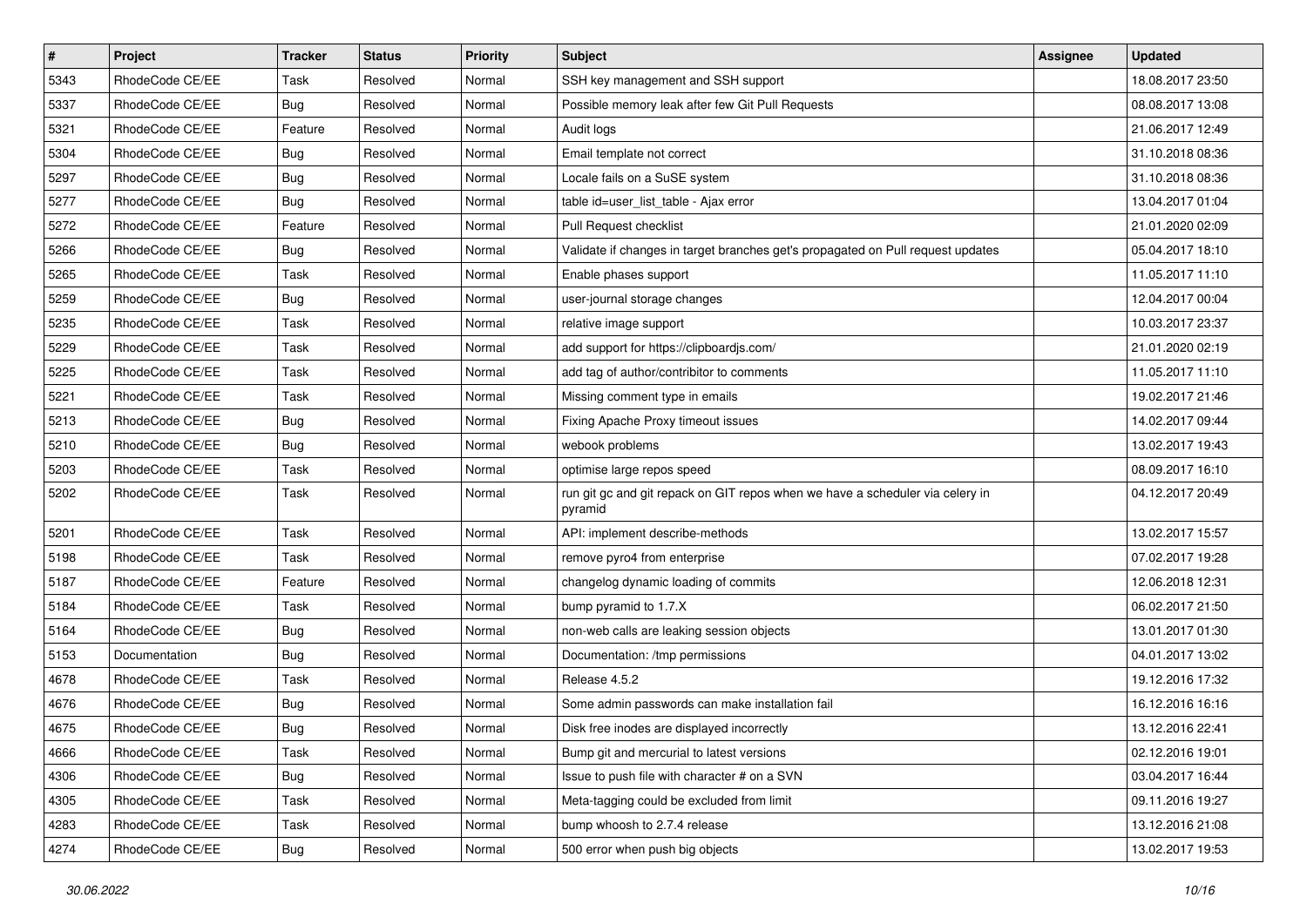| $\vert$ # | <b>Project</b>       | <b>Tracker</b> | <b>Status</b> | Priority | <b>Subject</b>                                                                                        | Assignee           | <b>Updated</b>   |
|-----------|----------------------|----------------|---------------|----------|-------------------------------------------------------------------------------------------------------|--------------------|------------------|
| 4266      | RhodeCode CE/EE      | Bug            | Resolved      | Normal   | Error 500 on integrations page after setting up Webhook                                               |                    | 17.10.2016 15:35 |
| 4227      | RhodeCode CE/EE      | Support        | Resolved      | Normal   | VBScript files detected as text/plain - no syntax highlighting                                        |                    | 14.09.2016 22:38 |
| 4207      | RhodeCode CE/EE      | Feature        | Resolved      | Normal   | Support for obsolescence markers in changelog UI                                                      |                    | 19.05.2017 16:14 |
| 4192      | RhodeCode CE/EE      | Feature        | Resolved      | Normal   | [ce, ee] slack/hipchat integrations group commits by branch pushed                                    |                    | 09.09.2016 19:01 |
| 4169      | RhodeCode CE/EE      | Task           | Resolved      | Normal   | re-architecture celery support                                                                        |                    | 17.11.2017 19:21 |
| 4151      | RhodeCode CE/EE      | Task           | Resolved      | Normal   | [packaging] Subversion to current 1.9.X                                                               |                    | 09.09.2016 10:18 |
| 4140      | RhodeCode CE/EE      | Task           | Resolved      | Normal   | Check middleware chain status, and Verify that special middleware is catching<br>exceptions correctly |                    | 23.08.2016 12:13 |
| 4108      | RhodeCode CE/EE      | Task           | Resolved      | Normal   | Release 4.2.2                                                                                         |                    | 14.10.2016 13:08 |
| 4090      | RhodeCode CE/EE      | Bug            | Resolved      | Normal   | test ticket                                                                                           |                    | 09.03.2021 20:39 |
| 4089      | RhodeCode CE/EE      | <b>Bug</b>     | Resolved      | Normal   | svn repository does not exist                                                                         |                    | 12.06.2018 12:29 |
| 4081      | RhodeCode CE/EE      | Support        | Resolved      | Normal   | Receiving server 500 error when trying to clone repo from windows client using<br>eclipse             |                    | 12.07.2016 14:30 |
| 4044      | RhodeCode CE/EE      | Feature        | Resolved      | Normal   | <b>Branch permissions</b>                                                                             |                    | 30.08.2018 09:48 |
| 4003      | RhodeCode CE/EE      | Task           | Resolved      | Normal   | User personal repository groups improvements                                                          |                    | 07.11.2016 16:12 |
| 3999      | RhodeCode CE/EE      | Feature        | Resolved      | Normal   | Add `send account information` to user creation page                                                  |                    | 28.06.2016 15:22 |
| 3991      | RhodeCode Appenlight | Bug            | Resolved      | Normal   | report logs need upper margin                                                                         |                    | 21.06.2016 18:55 |
| 3989      | RhodeCode Appenlight | Bug            | Resolved      | Normal   | even up report spacing                                                                                |                    | 21.06.2016 18:55 |
| 3981      | RhodeCode CE/EE      | Feature        | Resolved      | Normal   | Add cloud hosting like Gitlab, GitHub                                                                 |                    | 02.03.2020 09:14 |
| 3555      | RhodeCode CE/EE      | Bug            | Resolved      | Normal   | Then disabled repo location change the panel should explicitly state that it's disabled               |                    | 25.04.2016 10:34 |
| 3357      | RhodeCode CE/EE      | Bug            | Resolved      | Normal   | switch to sometimes fails to load files metadata                                                      |                    | 30.03.2016 10:56 |
| 3239      | RhodeCode CE/EE      | Task           | Resolved      | Normal   | Catch all route for repo page or repo group page is always executing checks for<br>every page         |                    | 21.04.2016 11:30 |
| 2817      | RhodeCode CE/EE      | Feature        | Resolved      | Normal   | Make largefiles downloadable from the interface                                                       |                    | 27.03.2017 14:04 |
| 2744      | RhodeCode CE/EE      | Task           | Resolved      | Normal   | Deprecating Internet Explorer                                                                         |                    | 06.07.2016 12:04 |
| 2264      | RhodeCode CE/EE      | Bug            | Resolved      | Normal   | New user password change doesn't actually require a password change.                                  |                    | 12.08.2016 16:01 |
| 1404      | RhodeCode CE/EE      | Bug            | Resolved      | Normal   | clone of really huge git repo (4gb) causes pyro to explode                                            |                    | 07.02.2017 14:52 |
| 5368      | RhodeCode CE/EE      | Feature        | Resolved      | Normal   | Mercurial: Close branch before merging it                                                             | Mathieu Cantin     | 21.01.2020 02:11 |
| 4279      | RhodeCode CE/EE      | Bug            | Resolved      | Normal   | re-captcha validation is broken                                                                       | Martin<br>Bornhold | 26.10.2016 22:27 |
| 4277      | RhodeCode CE/EE      | Bug            | Resolved      | Normal   | [frontend] System info page does not work correctly in safari.                                        | Martin<br>Bornhold | 04.11.2016 12:08 |
| 4271      | RhodeCode CE/EE      | Bug            | Resolved      | Normal   | Browsing new repository groups via SVN issue                                                          | Martin<br>Bornhold | 19.10.2016 11:11 |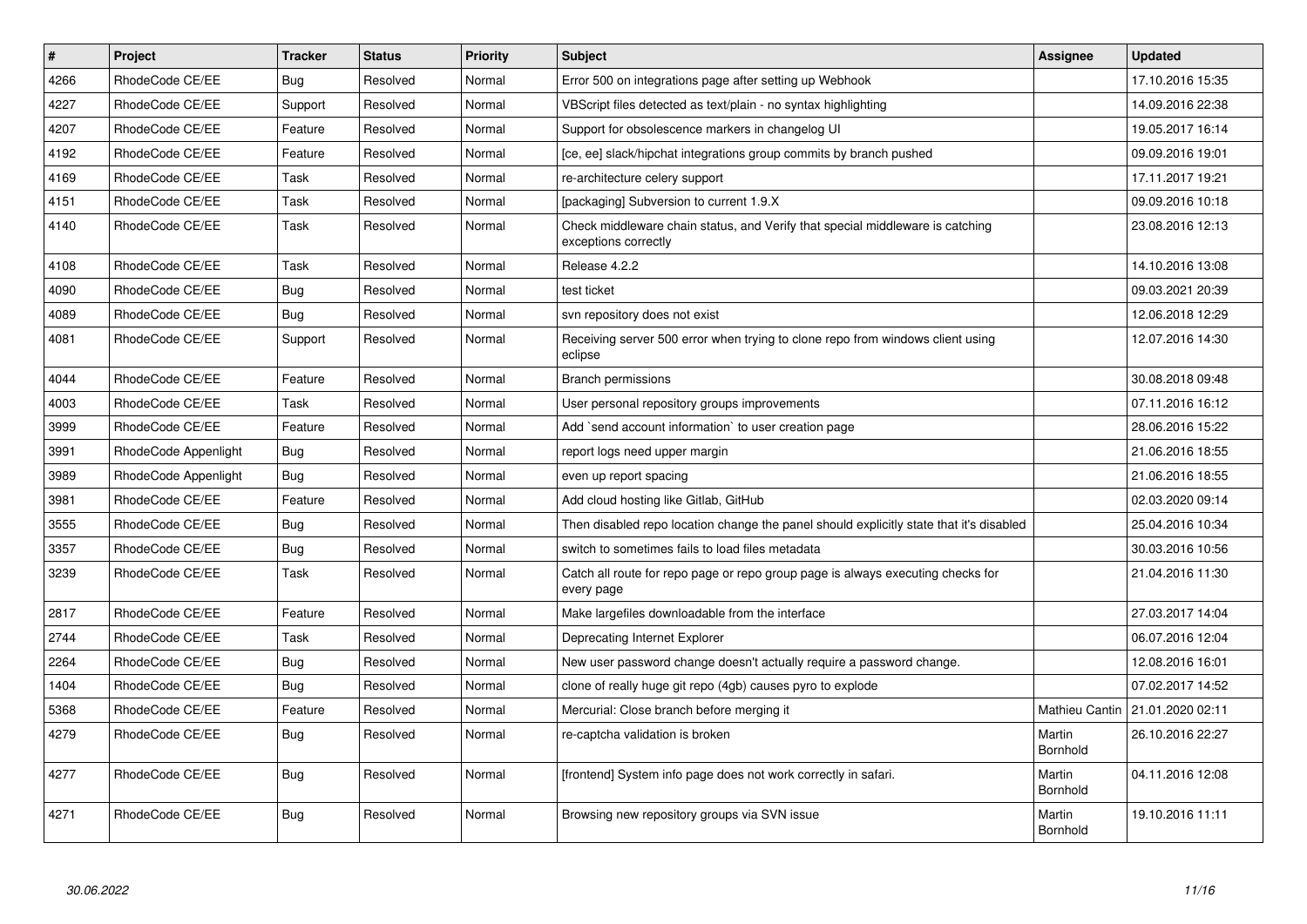| $\vert$ # | Project         | <b>Tracker</b> | <b>Status</b> | <b>Priority</b> | <b>Subject</b>                                                                                       | Assignee                            | <b>Updated</b>   |
|-----------|-----------------|----------------|---------------|-----------------|------------------------------------------------------------------------------------------------------|-------------------------------------|------------------|
| 4247      | RhodeCode CE/EE | Bug            | Resolved      | Normal          | [vcs] Using current time as timestamp during archive creating leads to changing<br>hashes            | Martin<br>Bornhold                  | 28.09.2016 12:07 |
| 4244      | RhodeCode CE/EE | Support        | Resolved      | Normal          | mod day syn template error when using auth realm with spaces in it                                   | Martin<br>Bornhold                  | 28.09.2016 12:07 |
| 4237      | RhodeCode CE/EE | Task           | Resolved      | Normal          | Enable HTTP support                                                                                  | Martin<br>Bornhold                  | 12.10.2016 11:51 |
| 4203      | RhodeCode CE/EE | Task           | Resolved      | Normal          | Get rid of svn.proxy.parent path root, and replace it with reading storage location<br>from Database | Martin<br>Bornhold                  | 22.09.2016 14:31 |
| 3950      | RhodeCode CE/EE | Bug            | Resolved      | Normal          | [ce, ee] trying to merge pr against a deleted branch/bookmark breaks the pr page                     | Martin<br>Bornhold                  | 27.10.2016 16:12 |
| 1055      | RhodeCode CE/EE | Feature        | Resolved      | Normal          | [pr, vcs] Expose the shadow repository of a pull request                                             | Martin<br>Bornhold                  | 26.10.2016 10:33 |
| 5587      | RhodeCode CE/EE | Bug            | Resolved      | Normal          | Broken metatags in 4.18.1                                                                            | Marcin Lulek                        | 29.01.2020 11:46 |
| 4269      | RhodeCode CE/EE | Support        | Resolved      | Normal          | Allow flash messages to be permanently surpressed                                                    | Marcin Lulek                        | 14.10.2016 12:46 |
| 5386      | RhodeCode CE/EE | Task           | Resolved      | Normal          | Increase security for Email Change                                                                   | Marcin<br>Kuzminski<br>[CTO]        | 17.02.2018 17:29 |
| 5150      | RhodeCode CE/EE | Task           | Resolved      | Normal          | Password reset promts in my account should be hidden in accounts that are not of<br>type rhodecode   | Marcin<br>Kuzminski<br>[CTO]        | 02.01.2017 16:34 |
| 4670      | RhodeCode CE/EE | Task           | Resolved      | Normal          | Release 4.5.1                                                                                        | Marcin<br>Kuzminski<br>[CTO]        | 06.12.2016 21:13 |
| 4297      | RhodeCode CE/EE | Task           | Resolved      | Normal          | redo the my-pull-requests page to use the datagrid                                                   | Marcin<br>Kuzminski<br>[CTO]        | 01.11.2016 09:31 |
| 4282      | RhodeCode CE/EE | Task           | Resolved      | Normal          | Add inode limit together with disk usage                                                             | Marcin<br>Kuzminski<br><b>ICTOI</b> | 19.10.2016 12:18 |
| 4281      | RhodeCode CE/EE | Task           | Resolved      | Normal          | Fix docs on To `increase database performance`                                                       | Marcin<br>Kuzminski<br>[CTO]        | 18.10.2016 16:39 |
| 4276      | RhodeCode CE/EE | <b>Bug</b>     | Resolved      | Normal          | System info page uses mercurial/git versions from RhodeCode instead of VCSServer                     | Marcin<br>Kuzminski<br>[CTO]        | 14.11.2016 21:19 |
| 4250      | RhodeCode CE/EE | Bug            | Resolved      | Normal          | Adding a reviewer into existing PR doesn't set a reason.                                             | Marcin<br>Kuzminski<br>[CTO]        | 07.10.2016 20:05 |
| 4245      | RhodeCode CE/EE | Task           | Resolved      | Normal          | Convert control command to use http mode by default                                                  | Marcin<br>Kuzminski<br>[CTO]        | 14.10.2016 16:13 |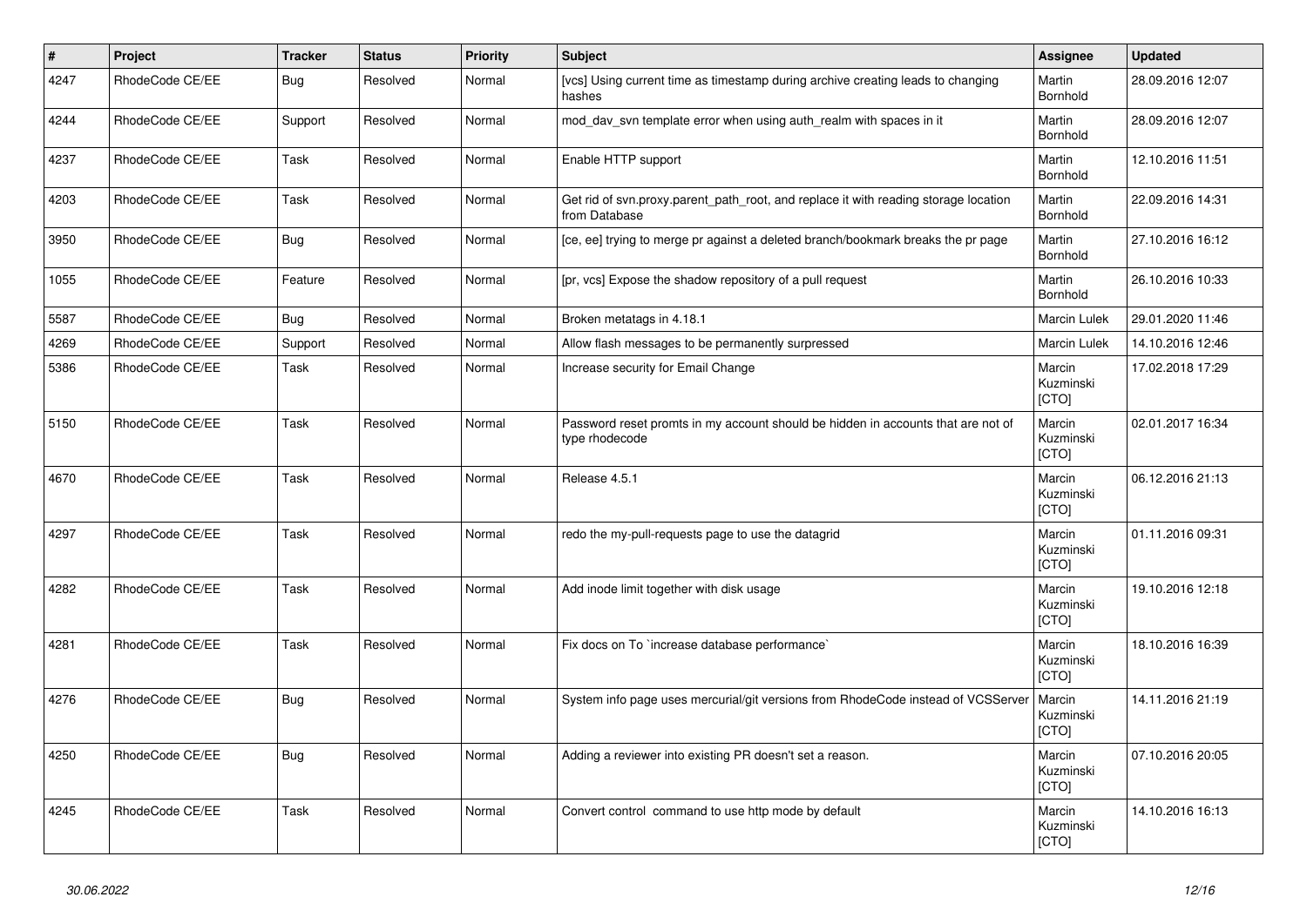| $\vert$ # | Project         | <b>Tracker</b> | <b>Status</b> | <b>Priority</b> | <b>Subject</b>                                                                                 | Assignee                     | <b>Updated</b>                   |
|-----------|-----------------|----------------|---------------|-----------------|------------------------------------------------------------------------------------------------|------------------------------|----------------------------------|
| 4219      | RhodeCode CE/EE | Feature        | Resolved      | Normal          | [ce, ee] Add mandatory reviewers for pull requests                                             | Marcin<br>Kuzminski<br>[CTO] | 20.06.2017 15:23                 |
| 4211      | RhodeCode CE/EE | Feature        | Resolved      | Normal          | [ce, ee] increase webhook flexibility                                                          | Marcin<br>Kuzminski<br>[CTO] | 20.06.2022 10:55                 |
| 4178      | RhodeCode CE/EE | Bug            | Resolved      | Normal          | RhodeCode EE OVA VM wont run on a ESX 6.0 host                                                 | Marcin<br>Kuzminski<br>[CTO] | 15.09.2016 13:25                 |
| 4065      | RhodeCode CE/EE | Bug            | Resolved      | Normal          | [ux, login] 404 on login after comment attempt                                                 | Marcin<br>Kuzminski<br>[CTO] | 04.07.2016 00:40                 |
| 4036      | RhodeCode CE/EE | Bug            | Resolved      | Normal          | encrypted clone_uri can throw unicodeerror after key change                                    | Marcin<br>Kuzminski<br>[CTO] | 27.06.2016 19:38                 |
| 3556      | RhodeCode CE/EE | Task           | Resolved      | Normal          | Disable and rename initial_repo_scan flag                                                      | Marcin<br>Kuzminski<br>[CTO] | 22.04.2016 14:33                 |
| 3549      | RhodeCode CE/EE | Bug            | Resolved      | Normal          | [4.0.0 regression], file source links use last commit id instead of current commit id          | Marcin<br>Kuzminski<br>[CTO] | 21.04.2016 16:10                 |
| 4254      | RhodeCode CE/EE | Bug            | Resolved      | Normal          | [frontend] 500 Internal Server Error with i18n-ed pages                                        |                              | Lisa Quatmann   30.09.2016 14:38 |
| 4224      | RhodeCode CE/EE | Bug            | Resolved      | Normal          | [docs] update docs re: removing old instances when switching editions                          |                              | Lisa Quatmann   11.10.2016 15:36 |
| 4194      | RhodeCode CE/EE | Task           | Resolved      | Normal          | move svn http backend out of labs into a real VCS settings                                     |                              | Lisa Quatmann   14.09.2016 23:16 |
| 4121      | RhodeCode CE/EE | Bug            | Resolved      | Normal          | [ce, ee] server announcement has extra margin                                                  |                              | Lisa Quatmann   26.09.2016 14:00 |
| 3488      | RhodeCode CE/EE | Bug            | Resolved      | Normal          | [frontend, styling] update icon font                                                           |                              | Lisa Quatmann   04.10.2016 13:27 |
| 4153      | RhodeCode CE/EE | Task           | Resolved      | Normal          | Optimize readme fetching by changing the system of readme detection                            | Johannes<br>Bornhold         | 09.09.2016 10:17                 |
| 3971      | RhodeCode CE/EE | Bug            | Resolved      | Normal          | [ce, vcs] Merge requests/Pull requests failing due to rebase problem                           | Johannes<br><b>Bornhold</b>  | 19.07.2016 15:54                 |
| 5615      | RhodeCode CE/EE | Feature        | Resolved      | Normal          | Misleading message in PR diff view "File was deleted in this version"                          | Daniel D                     | 23.04.2020 17:40                 |
| 5610      | RhodeCode CE/EE | Bug            | Resolved      | Normal          | Files navigation looses the at= <name> marker</name>                                           | Daniel D                     | 03.10.2021 23:23                 |
| 5602      | RhodeCode CE/EE | Feature        | Resolved      | Normal          | Copy full path only copies partial                                                             | Daniel D                     | 30.03.2020 16:04                 |
| 5599      | RhodeCode CE/EE | <b>Bug</b>     | Resolved      | Normal          | SVN navigation to trunk fails                                                                  | Daniel D                     | 04.04.2020 11:21                 |
| 5581      | RhodeCode CE/EE | Feature        | Resolved      | Normal          | expose `send email` option in the HTTP API, for `comment commit` and<br>`comment_pull_request` | Daniel D                     | 29.01.2020 11:46                 |
| 5579      | RhodeCode CE/EE | Bug            | Resolved      | Normal          | JS bug when a commit message can be parsed as a number                                         | Daniel D                     | 20.01.2020 10:04                 |
| 4311      | RhodeCode CE/EE | Task           | Resolved      | Normal          | Diffs feedback                                                                                 | Daniel D                     | 26.11.2016 14:10                 |
| 4296      | RhodeCode CE/EE | Bug            | Resolved      | Normal          | [ee] Can not create pull requests with reviewers.                                              | Daniel D                     | 07.11.2016 21:17                 |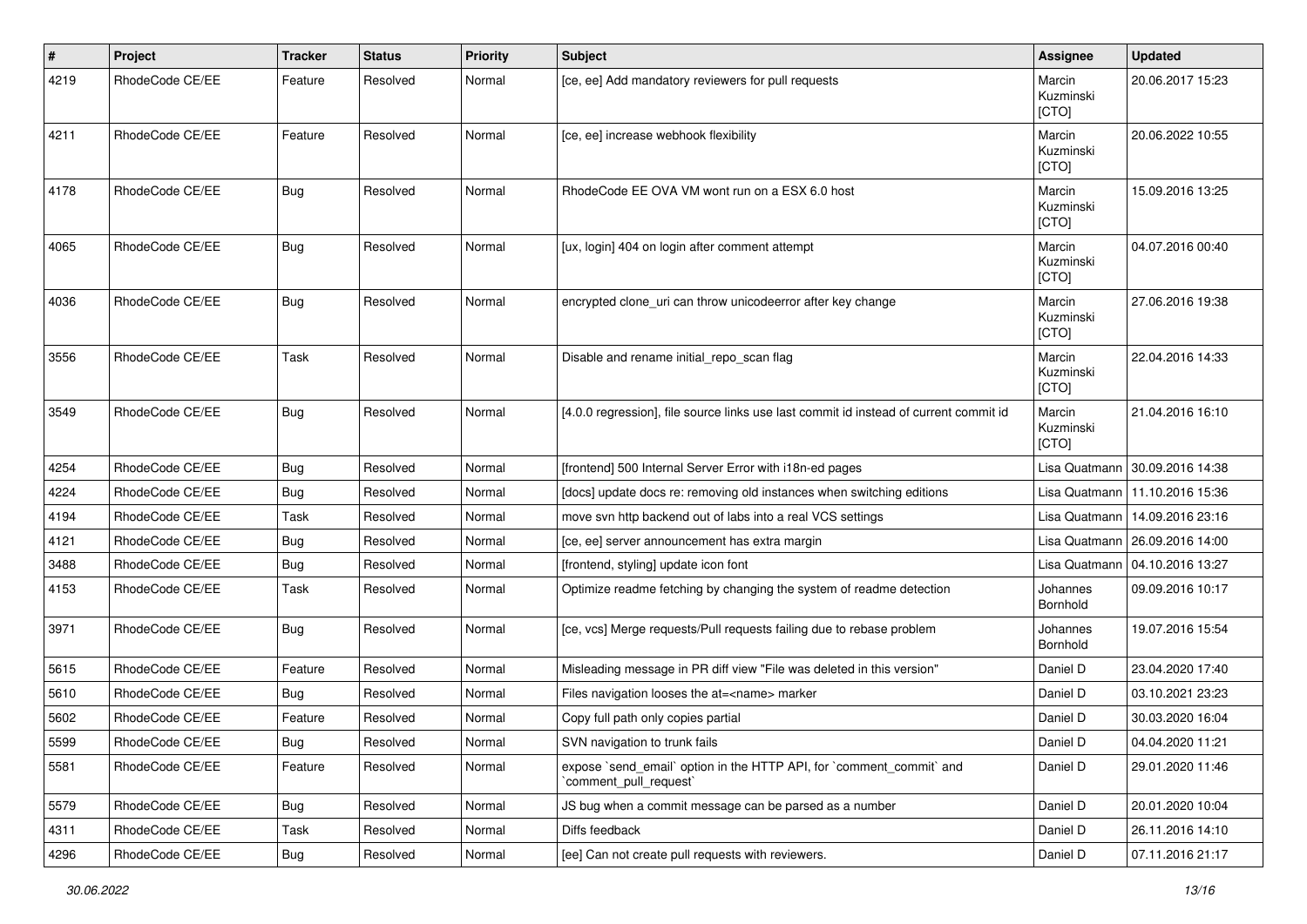| #    | Project         | <b>Tracker</b> | <b>Status</b> | <b>Priority</b> | <b>Subject</b>                                                                                                       | Assignee                     | <b>Updated</b>   |
|------|-----------------|----------------|---------------|-----------------|----------------------------------------------------------------------------------------------------------------------|------------------------------|------------------|
| 4288 | RhodeCode CE/EE | Task           | Resolved      | Normal          | [ce, ee] unify controllers that use diffs                                                                            | Daniel D                     | 02.08.2017 11:41 |
| 4278 | RhodeCode CE/EE | Bug            | Resolved      | Normal          | [admin] Clicking the save button in admin -> settings -> issue tracker leads to<br>exception if no patterns entered. | Daniel D                     | 18.10.2016 13:38 |
| 4267 | RhodeCode CE/EE | Feature        | Resolved      | Normal          | [ce, ee] jira tracker integration wildcard project key support                                                       | Daniel D                     | 10.10.2016 20:13 |
| 4238 | RhodeCode CE/EE | Task           | Resolved      | Normal          | default reviewers updates                                                                                            | Daniel D                     | 06.10.2016 14:26 |
| 4225 | RhodeCode CE/EE | Feature        | Resolved      | Normal          | [ce, ee] repo group integrations cascade to child repo groups                                                        | Daniel D                     | 14.09.2016 11:12 |
| 4202 | RhodeCode CE/EE | Task           | Resolved      | Normal          | Polish the 503.html page                                                                                             | Daniel D                     | 30.08.2016 23:54 |
| 4183 | RhodeCode CE/EE | Feature        | Resolved      | Normal          | Different roles for PR reviewers                                                                                     | Daniel D                     | 12.10.2020 23:13 |
| 4181 | RhodeCode CE/EE | Task           | Resolved      | Normal          | Integrations: allow root repos only integrations                                                                     | Daniel D                     | 31.08.2016 17:44 |
| 4180 | RhodeCode CE/EE | Task           | Resolved      | Normal          | integrations: possible limit the updates sent                                                                        | Daniel D                     | 22.08.2016 12:22 |
| 4175 | RhodeCode CE/EE | Feature        | Resolved      | Normal          | [ce, ee] repo group integrations                                                                                     | Daniel D                     | 16.08.2016 20:00 |
| 4091 | RhodeCode CE/EE | Bug            | Resolved      | Normal          | [ce, ee] Redmine integration blocks for 30 seconds if redmine server not available                                   | Daniel D                     | 15.07.2016 12:26 |
| 1131 | RhodeCode CE/EE | Feature        | Resolved      | Normal          | Implement default reviewers for code review                                                                          | Daniel D                     | 21.09.2016 18:28 |
| 5326 | RhodeCode CE/EE | Task           | Resolved      | Normal          | Public usergroup profile                                                                                             | Bartłomiej<br>Wołyńczyk      | 22.02.2018 15:44 |
| 2539 | RhodeCode CE/EE | Feature        | Feedback      | Normal          | Recursive deletion of resources                                                                                      |                              | 20.04.2016 08:52 |
| 3454 | RhodeCode CE/EE | Task           | Feedback      | Normal          | [ce/ee] visually differentiate the two editions                                                                      | Marcin<br>Kuzminski<br>[CTO] | 10.08.2016 03:30 |
| 4092 | RhodeCode CE/EE | Bug            | Feedback      | Normal          | [ce, ee] Redmine/JIRA integrations - smart commits                                                                   | Daniel D                     | 21.07.2016 12:59 |
| 5680 | RhodeCode CE/EE | <b>Bug</b>     | <b>New</b>    | High            | Inconsistent timezone display                                                                                        |                              | 20.04.2022 14:15 |
| 5645 | RhodeCode CE/EE | Bug            | New           | High            | Rhodecode returns 400 Bad request on huge mercurial repos                                                            |                              | 18.12.2020 06:29 |
| 5639 | RhodeCode CE/EE | Support        | New           | High            | 500 Internal Server Error   The server has either erred  after importing Database<br>from backup                     |                              | 22.11.2020 09:15 |
| 5552 | RhodeCode CE/EE | Feature        | <b>New</b>    | High            | PR dependency across repos                                                                                           |                              | 22.06.2019 01:15 |
| 5524 | RhodeCode CE/EE | Bug            | <b>New</b>    | High            | Cannot log into RhodeCode anymore                                                                                    |                              | 15.01.2019 17:08 |
| 5519 | RhodeCode CE/EE | Bug            | New           | High            | User unable to fork the repo despite setting Repository Forking to Disabled                                          |                              | 11.12.2018 22:21 |
| 5510 | RhodeCode CE/EE | Bug            | New           | High            | AssertionError: unexpected parameters: user_agent & hook_type                                                        |                              | 31.07.2021 11:14 |
| 5414 | RhodeCode CE/EE | Bug            | <b>New</b>    | High            | When Opening New Pull Request, Target Revision Default Is Undesireable                                               |                              | 11.04.2018 23:20 |
| 5289 | RhodeCode CE/EE | Feature        | New           | High            | Ability to Upload/Replace a file using the UI                                                                        |                              | 22.09.2017 10:29 |
| 4116 | RhodeCode CE/EE | <b>Bug</b>     | <b>New</b>    | High            | [ee] Starting EE or running paster commands like setup-rhodecode does not work<br>without setting LC_ALL properly.   |                              | 18.08.2016 21:03 |
| 3364 | RhodeCode CE/EE | Support        | New           | High            | Allow Specifying the Commit Message for Pull Request Merges                                                          |                              | 17.04.2018 21:51 |
| 4213 | RhodeCode CE/EE | Feature        | New           | High            | Embed PostgreSQL database                                                                                            | Marcin<br>Kuzminski<br>[CTO] | 03.09.2016 23:45 |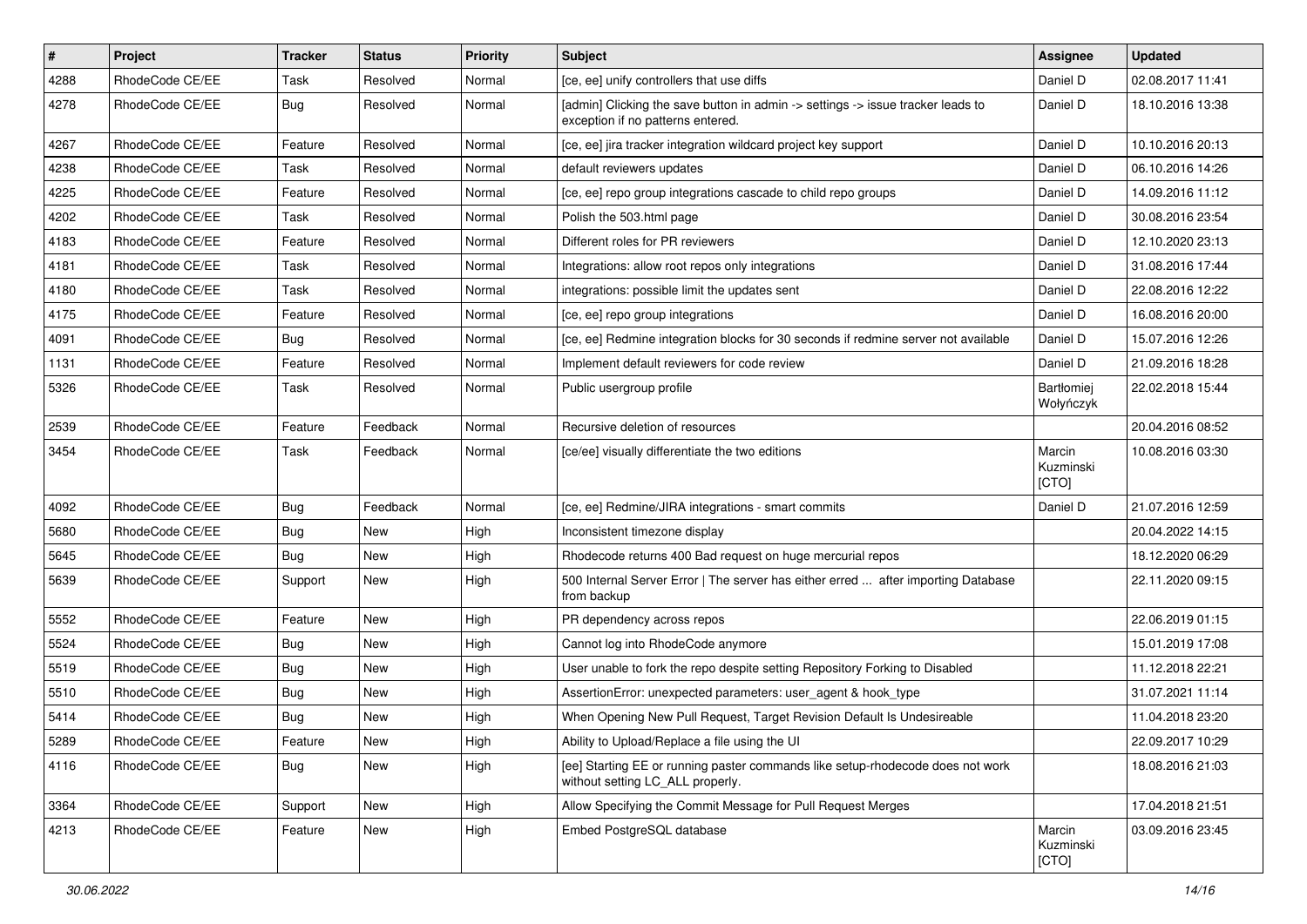| $\pmb{\#}$ | <b>Project</b>  | <b>Tracker</b> | <b>Status</b> | <b>Priority</b> | <b>Subject</b>                                                                          | <b>Assignee</b>              | <b>Updated</b>   |
|------------|-----------------|----------------|---------------|-----------------|-----------------------------------------------------------------------------------------|------------------------------|------------------|
| 317        | Documentation   | Feature        | New           | High            | Styling                                                                                 | <b>Brian Butler</b>          | 07.07.2016 10:10 |
| 5399       | RhodeCode CE/EE | <b>Bug</b>     | In Progress   | High            | Issues with Git LFS integration                                                         |                              | 07.07.2019 22:21 |
| 3372       | RhodeCode CE/EE | Bug            | In Progress   | High            | [Idap, groups] Customer gets an empty list of groups                                    | Mikhail<br>Chernykh          | 08.06.2016 11:32 |
| 5636       | RhodeCode CE/EE | Bug            | Resolved      | High            | Remap and Rescan 500 Internal Server Error                                              |                              | 30.04.2021 08:53 |
| 5622       | RhodeCode CE/EE | <b>Bug</b>     | Resolved      | High            | Upgrade from 4.18.3 to 4.19.3 broke all PRs                                             |                              | 28.07.2020 16:44 |
| 5567       | RhodeCode CE/EE | Bug            | Resolved      | High            | Error after PR was updated                                                              |                              | 20.01.2020 10:04 |
| 5560       | RhodeCode CE/EE | <b>Bug</b>     | Resolved      | High            | Check all permission API function to flush caches for auth_perms                        |                              | 08.06.2021 23:56 |
| 5528       | RhodeCode CE/EE | <b>Bug</b>     | Resolved      | High            | Empty Unicode file causes the PR to return HTTP 500                                     |                              | 28.02.2019 13:52 |
| 5513       | RhodeCode CE/EE | Bug            | Resolved      | High            | Gist: GitHub flavoured markdown gist creation fails                                     |                              | 07.07.2019 22:21 |
| 5502       | RhodeCode CE/EE | Bug            | Resolved      | High            | 500 error when using multiple custom branch permissions                                 |                              | 07.12.2018 09:49 |
| 5489       | RhodeCode CE/EE | Bug            | Resolved      | High            | grant_user_permission_to_repo_group API call fails to set permissions on child<br>repos |                              | 11.07.2018 09:57 |
| 5436       | RhodeCode CE/EE | Bug            | Resolved      | High            | Unable To Open Pull Request in 4.11.2                                                   |                              | 14.02.2018 11:14 |
| 5433       | RhodeCode CE/EE | Bug            | Resolved      | High            | RhodeCode Community 4.11 doesn't handle HG largefiles extension                         |                              | 01.02.2018 20:08 |
| 5391       | RhodeCode CE/EE | Task           | Resolved      | High            | Secure Email change                                                                     |                              | 17.04.2018 21:50 |
| 4677       | RhodeCode CE/EE | Support        | Resolved      | High            | API get_repo_refs not working?                                                          |                              | 19.12.2016 11:46 |
| 4304       | RhodeCode CE/EE | Bug            | Resolved      | High            | Search: Internal Server Error                                                           |                              | 26.11.2016 16:26 |
| 4235       | RhodeCode CE/EE | Task           | Resolved      | High            | Support GIT LFS server                                                                  |                              | 23.03.2017 17:24 |
| 4206       | RhodeCode CE/EE | Bug            | Resolved      | High            | Error creating SVN groups                                                               |                              | 15.09.2016 13:24 |
| 5523       | RhodeCode CE/EE | Bug            | Resolved      | High            | user from AD is asked to change his password when logs in.                              | Thierry<br>Wynsdau           | 28.05.2020 20:28 |
| 5516       | RhodeCode CE/EE | Support        | Resolved      | High            | Cannot log into RhodeCode                                                               | Thierry<br>Wynsdau           | 28.05.2020 20:28 |
| 4243       | RhodeCode CE/EE | Support        | Resolved      | High            | Gist visibility update?                                                                 | Martin<br>Bornhold           | 27.09.2016 06:40 |
| 4184       | RhodeCode CE/EE | Bug            | Resolved      | High            | fix content INT overflow bug                                                            | Marcin<br>Kuzminski<br>[CTO] | 23.08.2016 10:31 |
| 4199       | RhodeCode CE/EE | Bug            | Resolved      | High            | investigate: ongoing SSL problems when switching to 4.X from 3.X                        | Johannes<br>Bornhold         | 15.09.2016 13:14 |
| 5608       | RhodeCode CE/EE | Bug            | Resolved      | High            | svn+ssh user set incorrectly                                                            | Daniel D                     | 31.03.2020 18:21 |
| 5606       | RhodeCode CE/EE | Bug            | Resolved      | High            | SVN + ssh subdirectory failure                                                          | Daniel D                     | 09.04.2020 03:29 |
| 5604       | RhodeCode CE/EE | Bug            | Resolved      | High            | Search error on second result page                                                      | Daniel D                     | 30.03.2020 16:01 |
| 4268       | RhodeCode CE/EE | <b>Bug</b>     | Resolved      | High            | [ee] default reviewers from changed lines is returning wrong values                     | Daniel D                     | 06.10.2016 14:35 |
| 4233       | RhodeCode CE/EE | <b>Bug</b>     | Resolved      | High            | slack, git push problem                                                                 | Daniel D                     | 26.09.2016 11:56 |